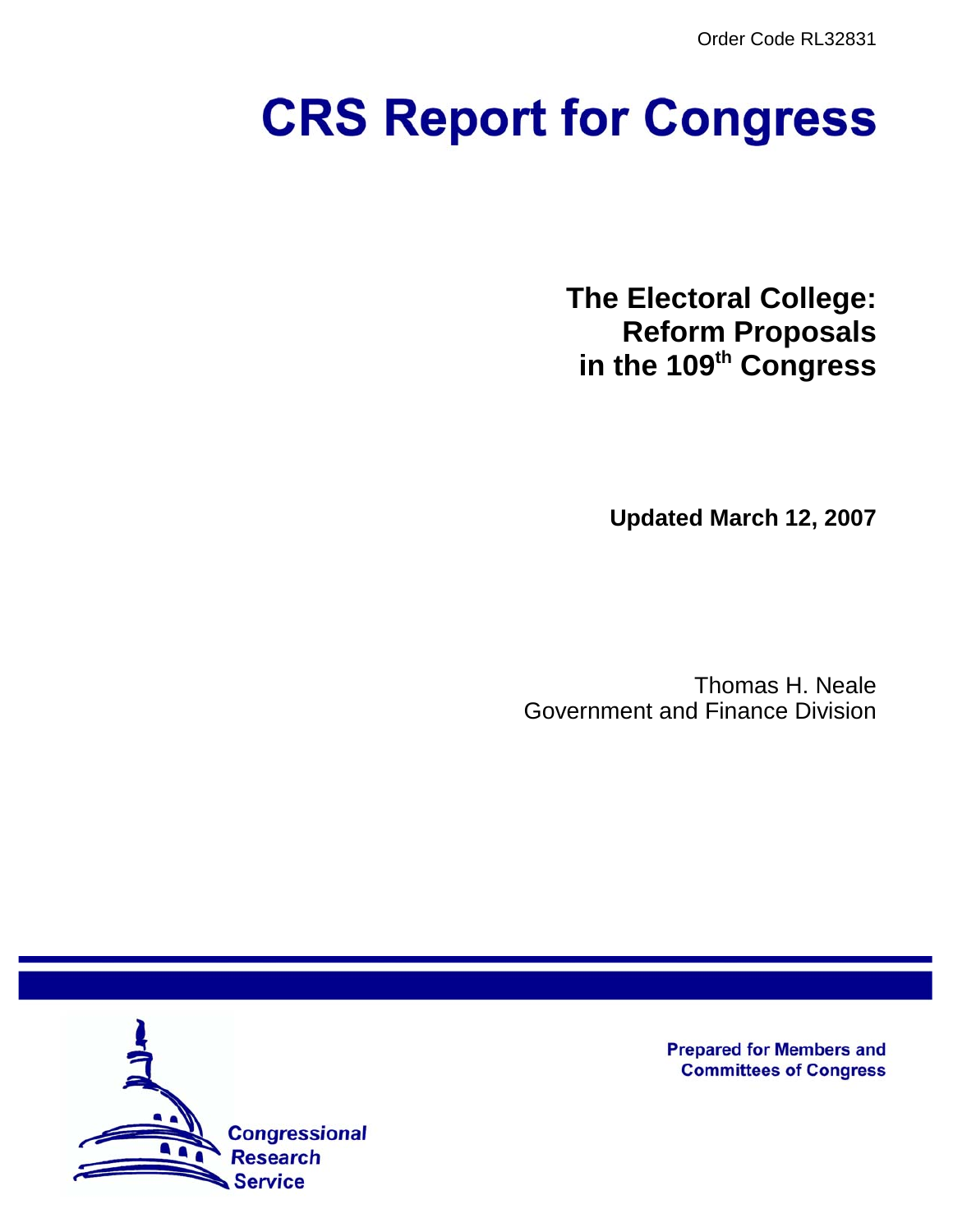# The Electoral College: Reform Proposals in the 109<sup>th</sup> **Congress**

## **Summary**

American voters elect the President and Vice President of the United States under a complex arrangement of constitutional provisions, federal and state laws, and political party practices known as the electoral college system. For additional information on contemporary operation of the system, please consult CRS Report RL32611, *The Electoral College: How It Works in Contemporary Presidential Elections*, by Thomas H. Neale.

Despite occasional close elections, this system has delivered uncontested results in 47 of  $\overline{51}$  elections since the  $12<sup>th</sup>$  Amendment was ratified in 1804. Down these many years, however, it has been the subject of persistent criticism and numerous reform proposals. In the contemporary context, related measures fall into two basic categories: those that would eliminate the electoral college and substitute direct popular election of the President and Vice President, and those that would retain the existing system in some form, while correcting perceived defects.

Four relevant proposed amendments were introduced in the 109<sup>th</sup> Congress: H.J.Res. 8 (Representative Gene Green, and others); H.J.Res. 17 (Representative Eliot Engel and others); H.J.Res. 36, (Representative Jesse Jackson, Jr., and others); H.J.Res. 50 (Representative Zoe Lofgren and others); and S.J.Res. 11 (Senators Dianne Feinstein and Barbara Boxer). All proposed to eliminate the electoral college and substitute direct popular election, while H.J.Res. 8, H.J.Res. 17, H.J.Res. 50 and S.J.Res. 11 also sought to empower Congress to set federal standards for various aspects of voting registration and election administration procedures. The House measures were referred to the House Committee on the Judiciary and to its Subcommittee on the Constitution, while S.J.Res. 11 was referred to the Senate Committee on the Judiciary. No further action was taken on any of them during the life of the  $109<sup>th</sup> Congress.$ 

For additional information on electoral college contingencies and broader aspects of reform proposals, please consult CRS Report RL30804, *The Electoral College: An Overview and Analysis of Reform Proposals*, by L. Paige Whitaker and Thomas H. Neale. This report will not be updated.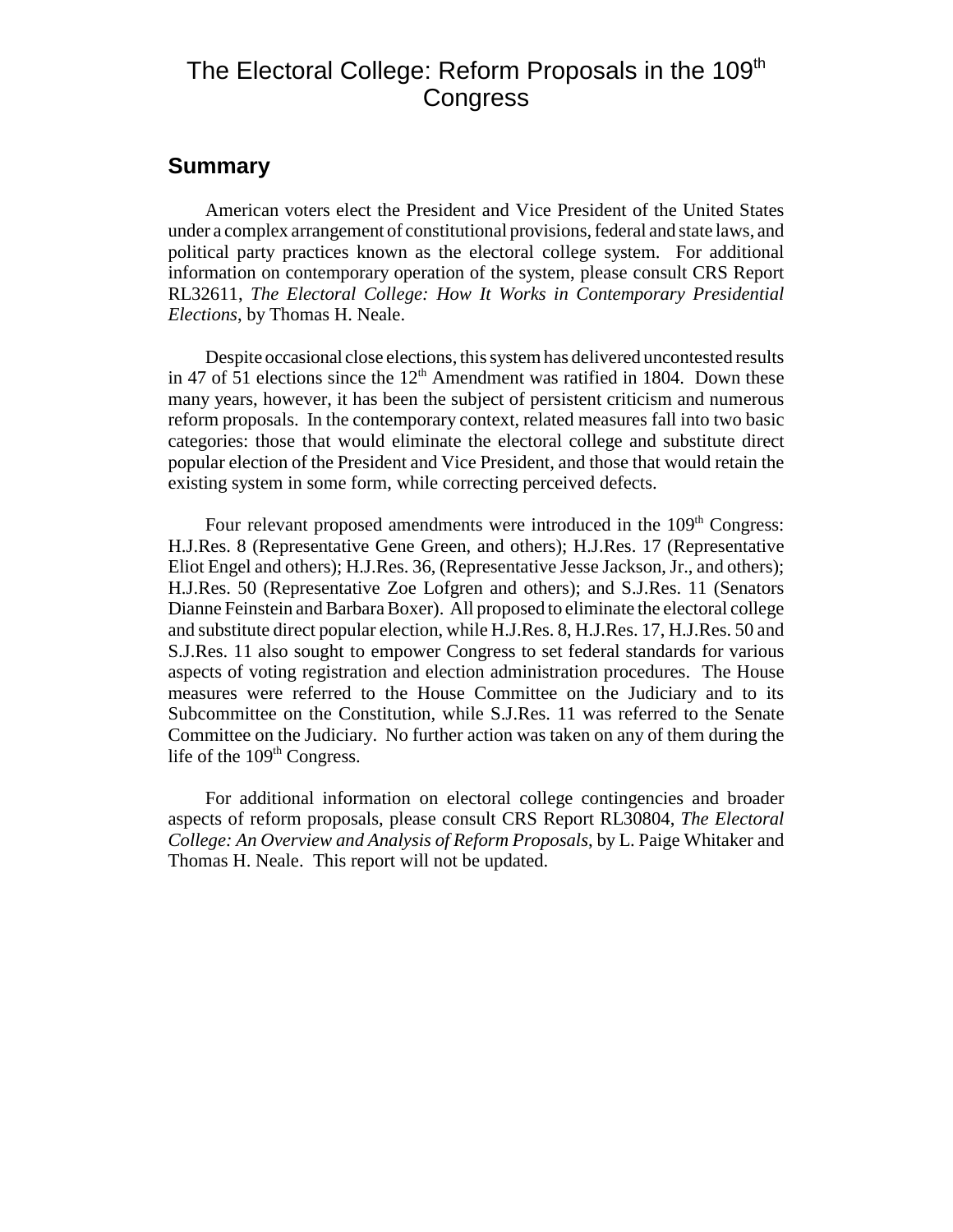# **Contents**

| Alternative Approaches: Direct Popular Election v. Electoral College |
|----------------------------------------------------------------------|
|                                                                      |
|                                                                      |
|                                                                      |
|                                                                      |
| Electoral College and Electoral College Reform: Pro and Con 7        |
|                                                                      |
|                                                                      |
|                                                                      |
|                                                                      |
|                                                                      |
|                                                                      |
|                                                                      |
|                                                                      |
|                                                                      |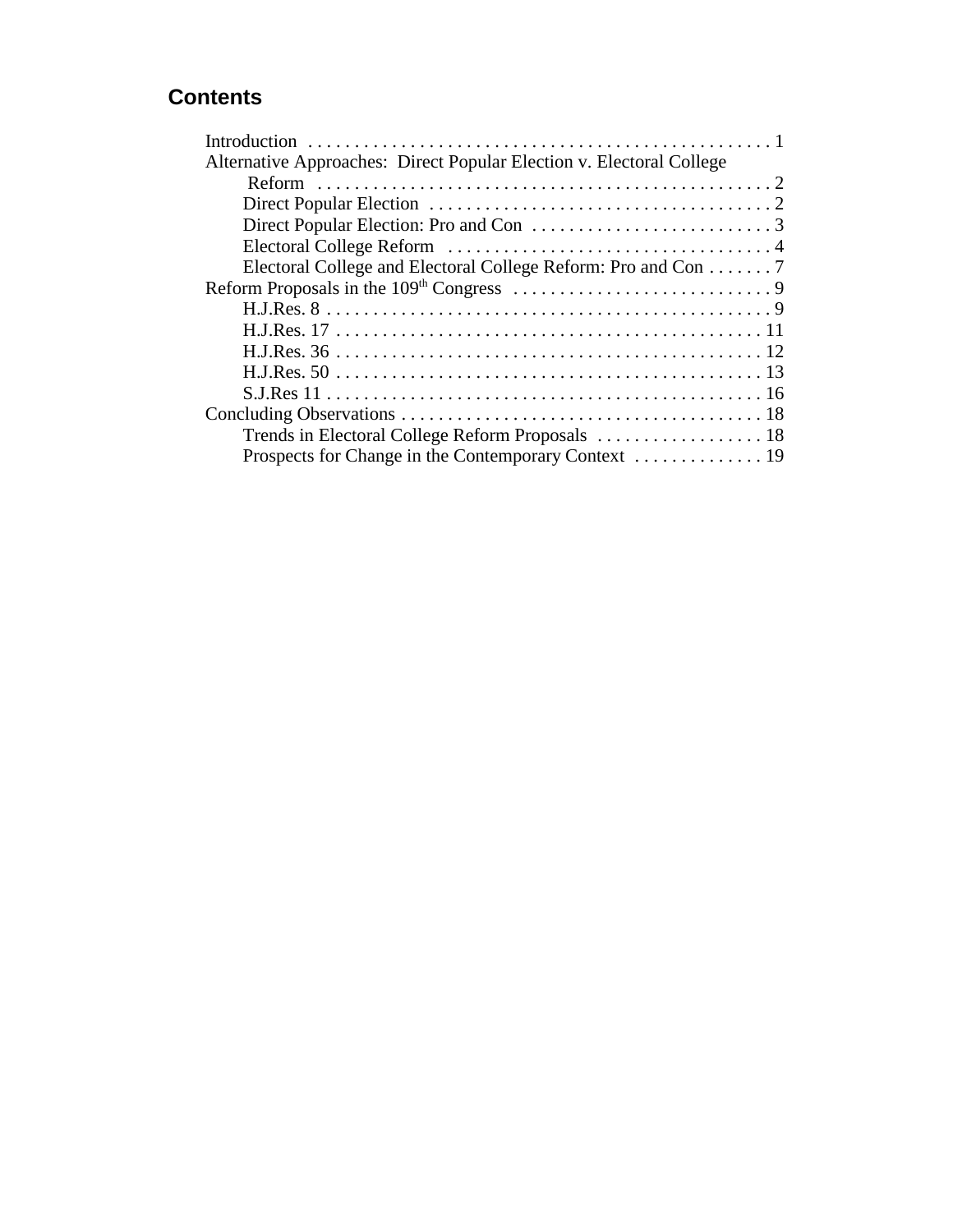# The Electoral College: Reform Proposals in the 109<sup>th</sup> Congress

#### **Introduction**

American voters elect the President and Vice President of the United States under a complex arrangement of constitutional provisions, federal and state laws, and political party practices known as the electoral college system.<sup>1</sup> Despite occasional close elections, this system has delivered uncontested results in 47 of 51 elections since adoption of the  $12<sup>th</sup>$  Amendment, effective in 1804. In three elections, the electoral college awarded the presidency to candidates who won fewer popular votes than their principal opponents, but a majority of electoral votes. In a fourth, the House of Representatives decided the contest by contingent election, in this case electing a candidate who won fewer popular *and* electoral votes than his principal opponent.2

The most recent instance in which the popular vote runner up received a majority in the electoral college occurred in 2000, when George W. Bush was elected President over his opponent, Al Gore, Jr., despite having won fewer popular votes than Gore nationwide. Extremely close and highly contested results in the pivotal state of Florida led to a bitter and protracted struggle that continued for over a month following election day. A Supreme Court decision<sup>3</sup> ended further recounts, leading to certification of Bush electors in Florida, and the Republican candidate's subsequent election.

Following the 2000 presidential election, both the electoral college system and the shortcomings of election administration and voting technology, particularly in Florida, were widely criticized. While no substantive action was taken on electoral college proposals, Congress addressed the latter issue with the enactment of the Help America Vote Act, "HAVA" (P.L. 107-252, 116 Stat. 1666), in 2002. This act established national standards for voting systems and certain election procedures, and

<sup>&</sup>lt;sup>1</sup> For additional information on contemporary operation of the electoral college system, consult CRS Report RL32611, *the Electoral College: How It Works in Contemporary Presidential Elections*, by Thomas H. Neale.

 $2$  In the multiple-candidate election of 1824, the House of Representatives chose John Quincy Adams over Andrew Jackson, who enjoyed a popular and electoral vote plurality, in a contingent election. Prior to the 2000 election, Rutherford B. Hayes was chosen over popular vote winner Samuel Tilden 1876 by one electoral vote, after a protracted political conflict. In 1888, Benjamin Harrison won a majority of electoral votes, and was chosen over popular vote winner Grover Cleveland.

<sup>3</sup> *Bush v. Gore*, 531 U.S. 989 (2000).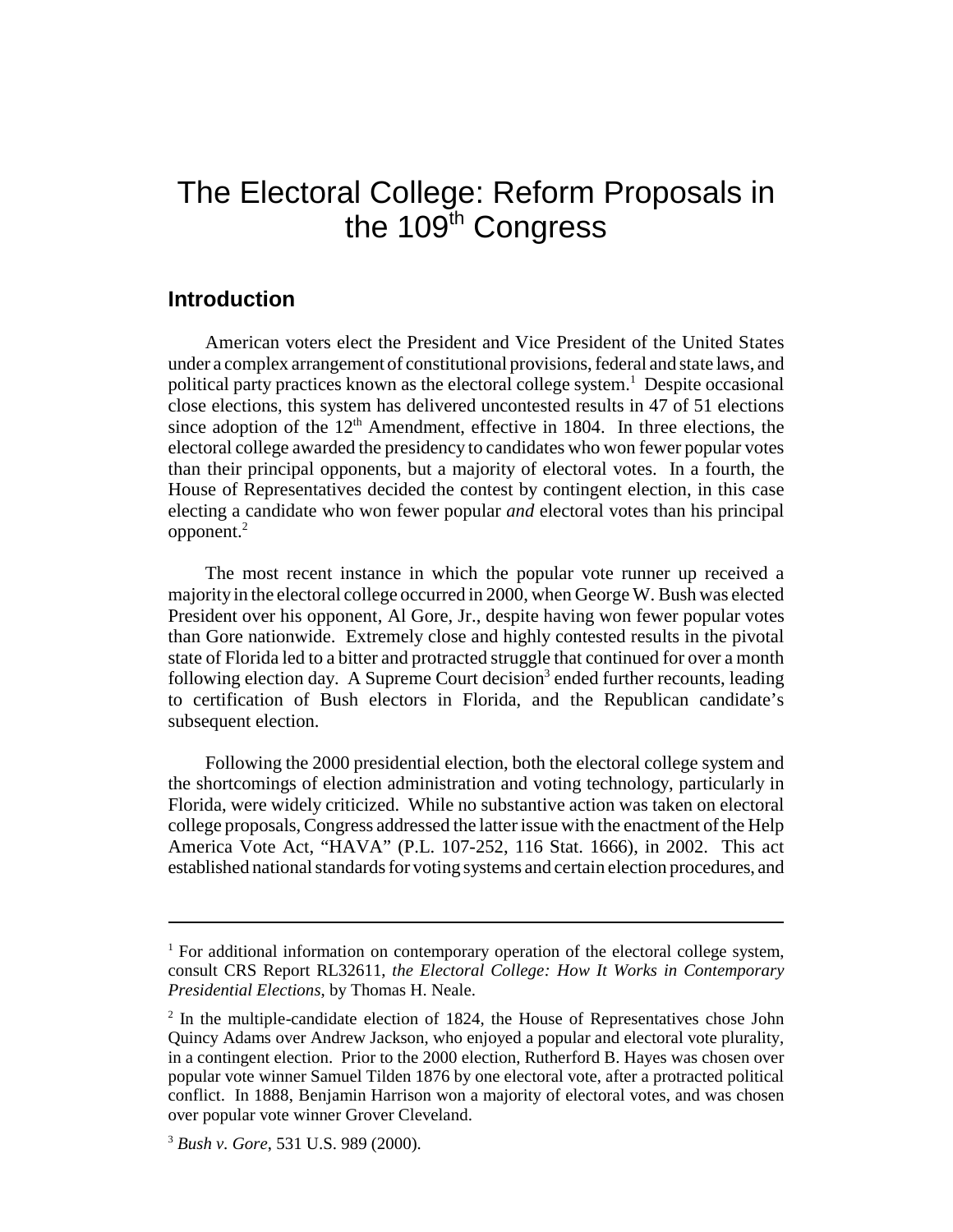included a program of grants to assist state and local governments in meeting the act's goals.4

The successful passage of HAVA contrasted with almost complete lack of legislative activity in recent Congresses on proposed constitutional amendments that would eliminate or reform the electoral college system, and served to highlight the comparative difficulties faced by would-be electoral college reformers. The fundamentals of the electoral college system were established by the Constitution, and can only be altered by the much more difficult process of constitutional amendment, rather than by legislation. Moreover, HAVA's prospects for enactment were boosted by the fact that, while few would defend the failures in voting administration and technology that helped promote the act, the electoral college would arguably be enthusiastically supported in Congress and the public forum by its various advocates and defenders.

Notwithstanding these hurdles, however, amendments have been proposed to alter or eliminate the electoral college in almost every Congress since 1789. This report examines and analyzes alternative proposals for change, presents pro and con arguments, and identifies and analyzes related proposals introduced in the  $109<sup>th</sup>$ Congress.

## **Alternative Approaches: Direct Popular Election v. Electoral College Reform**

A wide range of proposals to reform presidential election procedures have been introduced over time. In recent decades, they have fallen into two categories: (1) those that seek to eliminate the electoral college system entirely, and replace it with direct popular election; and (2) those that seek to repair perceived defects of the existing system.

**Direct Popular Election.** The direct election alternative would abolish the electoral college, substituting a single, nationwide count of popular votes. The candidates winning a plurality of votes would be elected President and Vice President. Most direct election proposals would constitutionally mandate the joint tickets of presidential/vice presidential candidates already adopted in state law.<sup>5</sup> Some would require simply that the candidates winning the most popular votes would win. Others, however, would set a minimum number of votes necessary to win election — generally at 40% of those cast, but in some cases, a majority. In the event no presidential-vice presidential ticket were to attain the 40% or majority threshold, these direct election measures generally require the two tickets that

<sup>4</sup> For additional information on HAVA, please consult CRS Report RL32685, *Election Reform: The Help America Vote Act and Issues for Congress*, by Eric A. Fischer and Kevin J. Coleman. For a general overview of federal election reform issues, please consult CRS Report RS20898, *Election Reform: Overview and Issues*, by Kevin J. Coleman and Eric A. Fischer

<sup>&</sup>lt;sup>5</sup> This provision, currently in use in all the states, requires each voter to cast a single vote for a joint ticket for President and Vice President, thus insuring that the President and Vice President will always be of the same political party.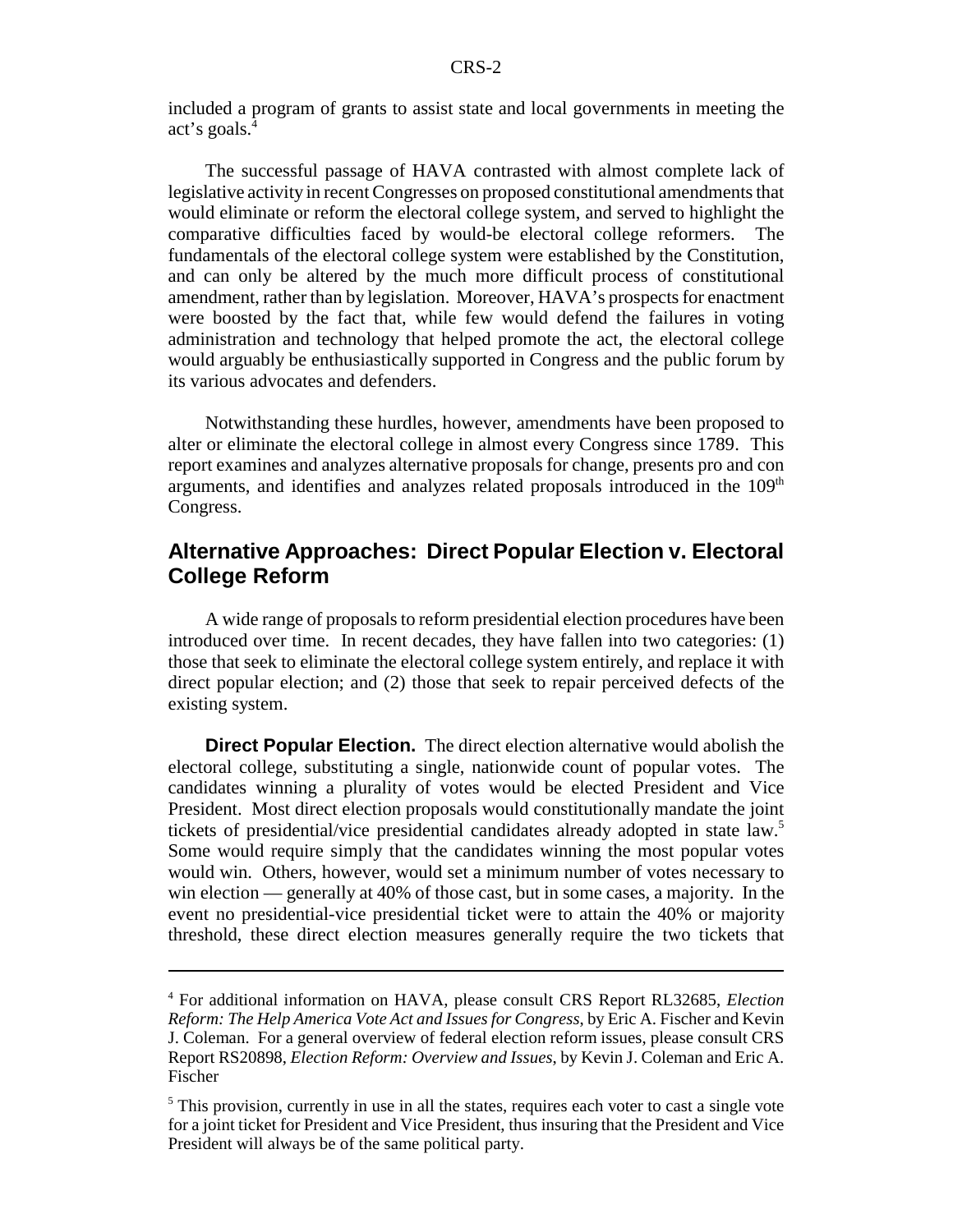received the most votes to compete in a subsequent runoff election. Alternatively, some versions would provide that Congress, meeting in joint session, elect the President and Vice President if no ticket received 40% of the vote.

#### **Direct Popular Election: Pro and Con.**

**Pro.** Proponents of direct popular election cite a number of factors in support of their proposal. At the core of their arguments, they assert that their process would be simple, national, and democratic:

- They assert that direct popular election would provide for a single, democratic, choice in which all the nation's voters would directly elect the two highest-ranking officials in the United States government, the President and Vice President.
- Further, the candidates who won the most popular votes would always win the election. Under some direct election proposals, if no one received at least 40% of the vote, the voters would be able to choose between the two tickets who gained the most votes in a runoff election. (Other direct election proposals would substitute election by joint session of Congress for a runoff if no ticket received at least 40% of the vote.)
- Every vote would carry the same weight in the election, no matter where in the nation it was cast.
- Direct election would eliminate the potential complications that could arise under the current system in the event of a presidential candidate's death between election day and the date on which electoral vote results are declared, since the winning candidates would become President- and Vice President-elect as soon as the popular returns were certified.6
- All the various and complex mechanisms of the existing system, such as provisions in law for certifying the electoral vote in the states and the contingent election process, would be supplanted by these simple requirements.<sup>7</sup>

**Con.** Electoral college defenders attempt to refute these arguments, pointing to what they assert are flaws in direct election:

<sup>&</sup>lt;sup>6</sup> For further information on the succession question, please consult CRS Report RL30804, *The Electoral College: An Overview and Analysis of Reform Proposals*, by L. Paige Whitaker and Thomas H. Neale.

 $<sup>7</sup>$  In a contingent election, the President is elected in the House of Representatives, with each</sup> state casting a single vote, regardless of its population and the election results in that state. The Senate elects the Vice President in such cases, with each Senator casting a single vote.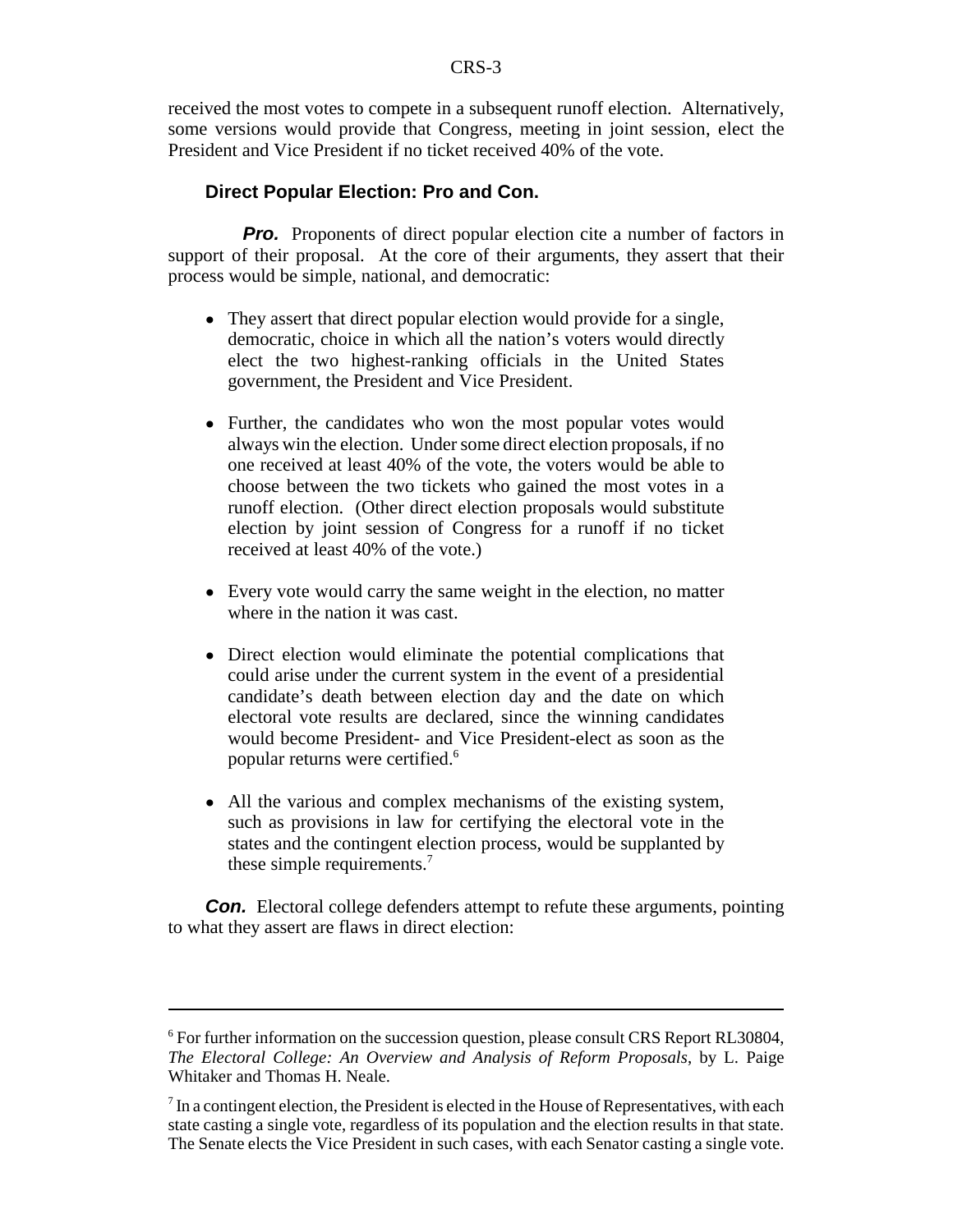- ! Direct election proponents claim their plan is more democratic, and provides for "majority rule," yet some direct election proposals require that victorious candidates gain as little as 40% of the vote in order to be elected. Others, moreover, include no minimum vote threshold at all. How, ask its critics, could such plurality Presidents be reconciled with the concept of strict "majority rule" enshrined by direct election's proponents?
- Further, they assert that direct election would foster acrimonious and protracted post-election struggles, rather than eliminate them. For instance, as the presidential election of 2000 demonstrated, close results in a single state in a close election are likely to be bitterly contested. Under direct election, those favoring an electoral college claim, every close election might resemble the post-election contests in 2000, not just in one state, but also on a nationwide basis, as both parties seek to gain every vote. Such rancorous disputes could have profound negative effects on political comity in the nation, and, in the worst case, might undermine the stability and legitimacy of the federal government. To those who suggest that the struggle over Florida's popular vote returns in 2000 was unique, they could cite the example of Ohio in 2004, where multiple legal actions were pursued even though the popular vote margin for the winning candidates exceeded 118, 000.<sup>8</sup>

**Electoral College Reform.** Reform measures that would retain the electoral college in some form have included a range of different proposals, the most popular of which are listed below.<sup>9</sup> Most versions of these plans would eliminate the office of elector, and award electoral votes directly to the candidates, and would retain the requirement that a majority of electoral votes is necessary to win the presidency. In common with direct election, most would also require joint tickets of presidentialvice presidential candidates, a practice which is currently provided under state ballot laws.

**The Automatic Plan.** This reform proposal would award all electoral votes in each state directly to the winning candidates who obtained the most votes statewide; in almost all versions, a plurality would be sufficient in individual states to win the state's electoral votes, while most versions provide for some form of contingent election in Congress in the event no candidate wins a nationwide majority of electoral votes. This alternative would constitutionally mandate the "general ticket" or "winner-take-all system" currently used to award electoral votes in 48 states and the District of Columbia.

<sup>8</sup> Bush/Cheney: 2,859,764; Kerry/Edwards: 2,741,165. Ohio Secretary of State website, at [http://www.sos.state.oh.us/].

<sup>9</sup> For more detailed information on these reform options, consult CRS Report RL30804, *The Electoral College: An Overview and Analysis of Reform Proposals,* by L. Paige Whitaker and Thomas H. Neale.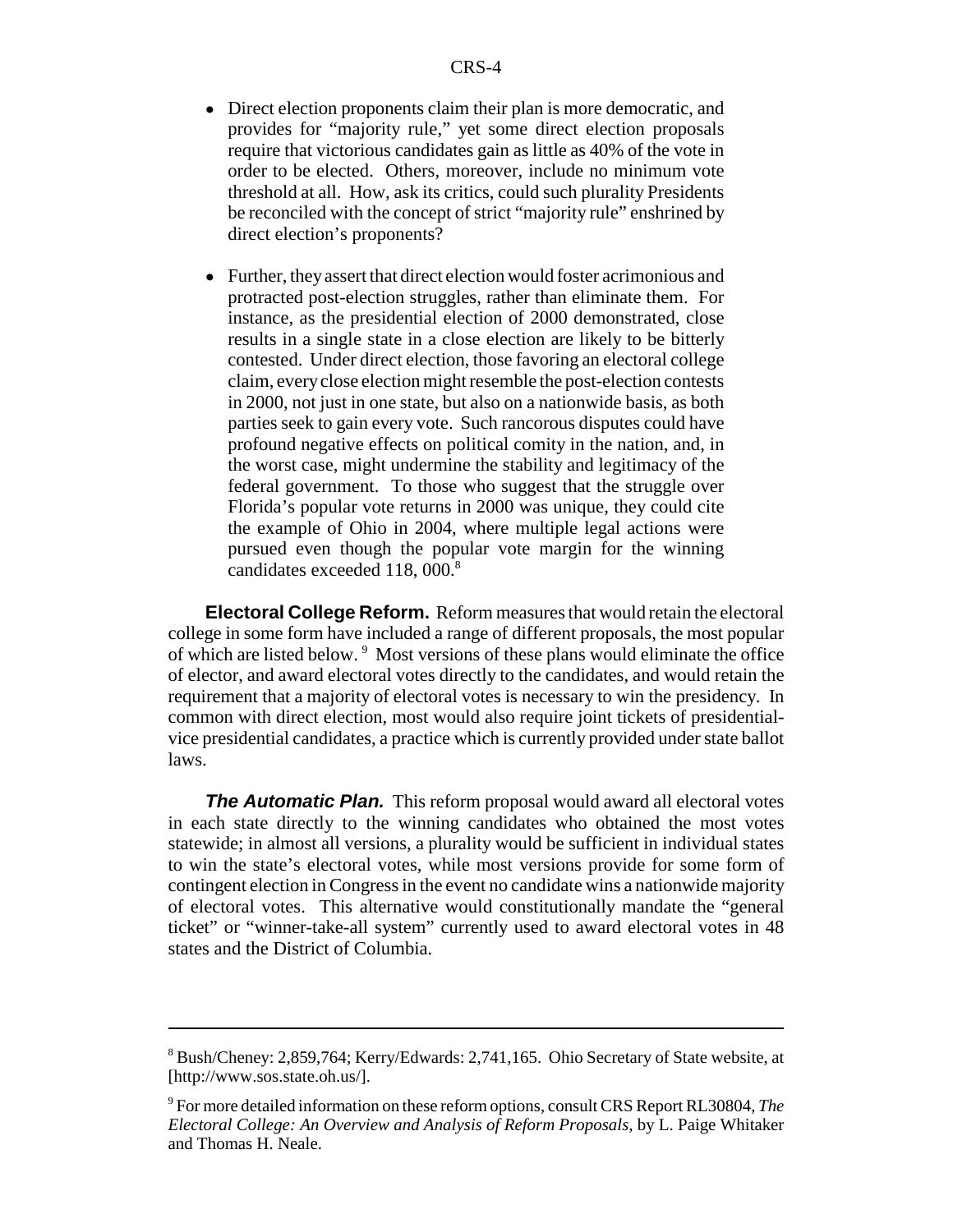Proponents of the automatic plan argue that it would maintain the present electoral college system's balance between federal and state power, and between large and small states. Proponents note that the automatic plan would eliminate the possibility of "faithless electors." Further, the automatic plan would help preserve the present two-party system, under a state-by-state, winner-take-all method of allocating electoral votes. This, they assert, is a strength of the existing arrangement, because it tends to reward parties that incorporate a broad range of viewpoints, and embrace large areas of the nation. Opponents, on the other hand, note presidential elections are still indirect under the automatic system. They further assert that "minority"<sup>10</sup> Presidents could still be elected under the automatic system, and it still provides no electoral vote recognition of the views and opinions of voters who chose the losing candidates.

**The District Plan.** This reform proposal would continue the current allocation of electoral votes by state, and, in common with most reform plans, would eliminate the office of presidential elector. It would award one electoral vote to the winning candidates in each congressional district (or other, ad hoc, presidential election district) of each state. The additional two electoral votes, reflecting the two "constant" or "senatorial" electoral votes assigned to each state, would be awarded to the statewide vote winners. This alternative would constitutionally mandate the system currently used to award electoral votes in Maine and Nebraska.<sup>11</sup>

Proponents of the district plan argue that it would more accurately reflect the popular vote results for presidential and vice presidential candidates than the winnertake-all method, or the automatic plan, because, by allocating electoral votes according to popular vote results in congressional districts, it would take into account political differences within states.12 They also suggest that in states dominated by

 $10$  Presidents and Vice Presidents elected with an electoral vote majority, but fewer popular votes than their major opponents.

 $11$  The district plan is a permissible state option under the Constitution, which does not specify any particular method for awarding electoral votes. In fact, the district plan was widely used in the  $19<sup>th</sup>$  century.

 $12$  The question of what districts would be used under a district plan has been considered over time. The use of either ad hoc presidential election districts, or existing congressional districts could be mandated, or states could be offered the option of using either method. The ad hoc district variant of the district plan would empower the states to create special presidential election districts, one for every seat the state holds in the House of Representatives, while rewarding the two "senatorial" electors to the statewide vote winner. A further variation might be to eliminate the "senatorial" electors, and establish a number of presidential election districts equal to the *total* Senate and House delegations in each state. Any such districts would undoubtedly need to conform to existing Supreme Court mandates that they be as equal in population as possible, in order to assure that the doctrine of "one person, one vote" is observed. The minimal population differences between congressional districts and the fact they are already in existence might argue for their use. On the other hand, in contemporary practice, congressional districts do not always follow the boundaries of existing political subdivisions, recognized regions, or less formal "communities," thus vitiating one of the arguments in favor of the district system, that it takes into effect the different political leanings of different parts of a state. These options (continued...)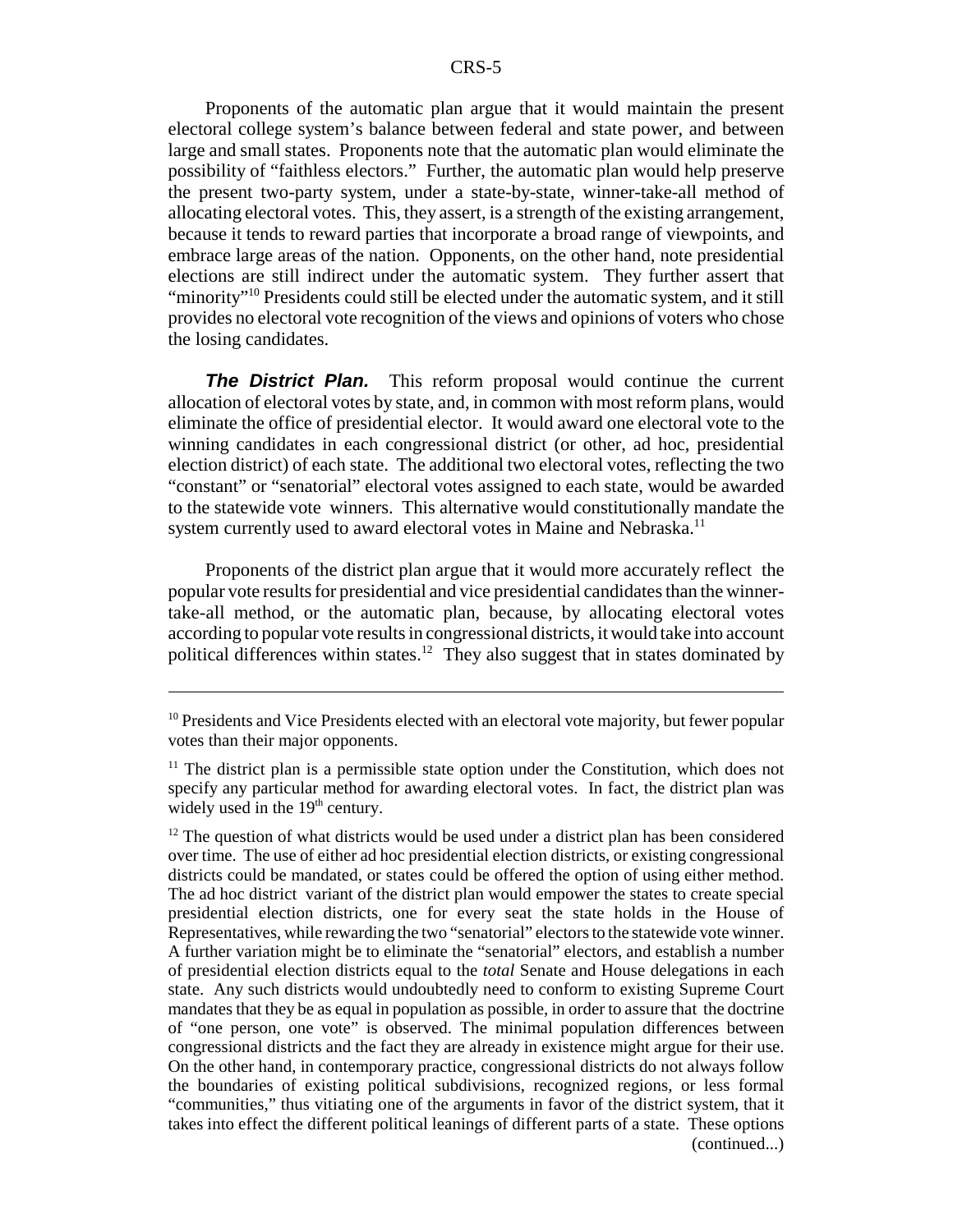one party, the district plan might provide an incentive for greater voter involvement and party vitality, because it would be possible for the less dominant party to win electoral votes in districts where it enjoys a higher level of support, e.g. "Upstate" New York versus the New York City metropolitan area, or northern California vs. the Los Angeles and San Francisco metropolitan areas. Opponents would note that the district plan retains indirect election of the nation's chief executive, that the potential for "minority" Presidents would continue, and that it might actually weaken the twoparty system by encouraging parties that promote narrow geographical or ideological interests and that may be concentrated in certain areas. In fact, they might suggest that adoption of the district plan would encourage gerrymandering, as the parties maneuvered for advantage in presidential elections.

**The Proportional Plan.** This reform proposal would award electoral votes in each state in proportion to the percentage of the popular vote gained by each ticket. Some versions, known as "strict" proportional plans, would award electoral votes in proportions as small as thousandths of one vote, that is, to the third decimal point, while others, known as "rounded" proportional plans, would use various methods of rounding to award only whole numbers of electoral votes to competing candidates. Voters in Colorado rejected a proposed state constitutional amendment (Amendment 36) at the November 2, 2004, general election that would have established a rounded proportional system in that state.<sup>13</sup> For further information on this proposal, please consult CRS Report RL32611, *The Electoral College: How It Works in Contemporary Presidential Elections*, by Thomas H. Neale.

Proponents of the proportional plan argue that it comes closer than other reform plans to electing the President and Vice President by popular vote, while still preserving the state role in presidential elections. They also assert that the proportional plan reduces the likelihood of "minority" presidents — those who win with a majority of electoral votes, but fewer popular votes than their chief opponent. They also suggest that it would more fairly account for public preferences, by allocating electoral votes within the states to reflect the actual support attained by various candidates, particularly in the strict, as opposed to rounded, version of the proportional plan, while still retaining the role of the states. Opponents again suggest that it retains indirect election of the President, which they assert is inherently less democratic than direct popular election. They also note that the proportional plan could still result in "minority" Presidents and Vice Presidents, and by eliminating the magnifier effect of the automatic and district plans, might actually result in more frequent electoral college deadlocks, situations in which no candidate receives the requisite majority of electoral votes.

 $12$  (...continued)

might open an opportunity for experiment on the "states as laboratories for the nation" model.

<sup>&</sup>lt;sup>13</sup> The Constitution does not currently provide for fractions or parts of electoral votes, so a strict proportional system would require a constitutional amendment. Since a rounded proportional plan or system would award whole electoral votes, it is currently a permissible state option under the Constitution.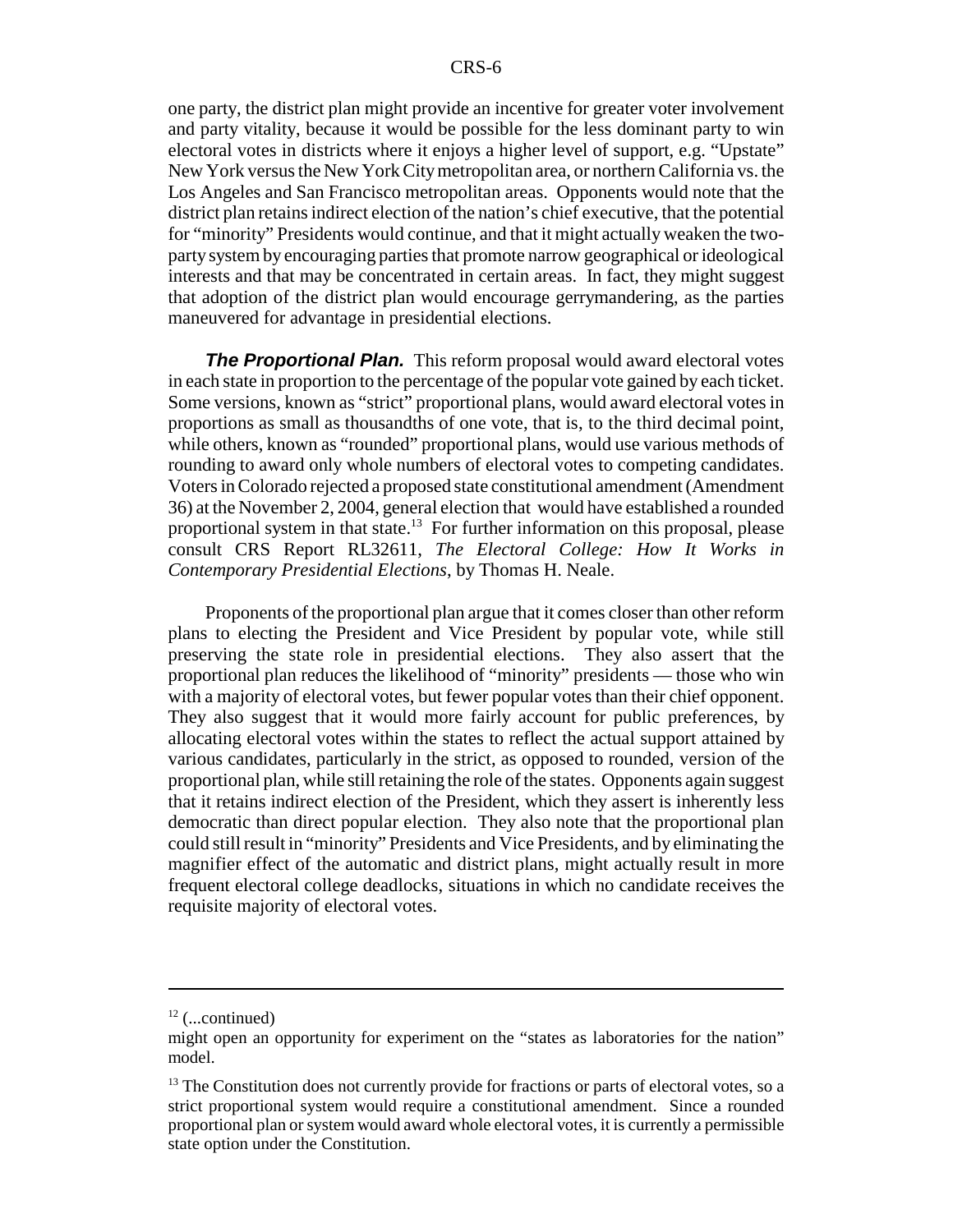#### **Electoral College and Electoral College Reform: Pro and Con.**

*Pro.* Defenders of the electoral college, either as presently structured, or reformed, offer various arguments in its defense:

- ! They reject the suggestion that it is undemocratic. Electors are chosen by the voters in free elections, and have been in nearly all instances since the first half of the  $19<sup>th</sup>$  century.
- The electoral college system prescribes a federal election of the President by which votes are tallied in each state. The founders intended that choosing the President would be the action of citizens of a federal republic, in which they participate both as citizens of the United States, and as members of their state communities.
- While electoral vote allocation does provide the "constant two," or "senatorial" electors for each state, regardless of population, defenders believe this is another federal element in our constitutional system, and is no less justifiable than equal representation for all states in the Senate. Moreover, the same formula also assigns additional electors equal in number to each state's delegation in the House of Representatives, which more than compensates for any minor distortion.
- Further, defenders reject the suggestion that less populous states like Alaska, Delaware, Montana, North Dakota, South Dakota, Vermont and Wyoming, as well as the District of Columbia, each of which casts only three electoral votes, are somehow "advantaged" when compared with California (currently 55 electoral votes). These 55 votes alone, they note, constitute more than 20% of the electoral votes needed to win the presidency, thus conferring on California voters, and those of other populous states, a "voting power" advantage that far outweighs the minimal arithmetical edge conferred on the smaller states. $14$
- ! The electoral college system promotes political stability, they argue. Parties and candidates must conduct ideologically broad-based campaigns throughout the nation in hopes of assembling a majority of electoral votes. The consequent need to forge national coalitions having a wide appeal has been a contributing factor in the moderation and stability of the two-party system.
- They find the faithless elector phenomenon to be a specious argument. Only nine such electoral votes have been cast against instructions since 1820, and none has ever influenced the outcome

<sup>&</sup>lt;sup>14</sup> For additional information on the voting power theory, please consult CRS Report RL30804, *The Electoral College: An Overview and Analysis of Proposals for Change*, by L. Paige Whitaker and Thomas H. Neale.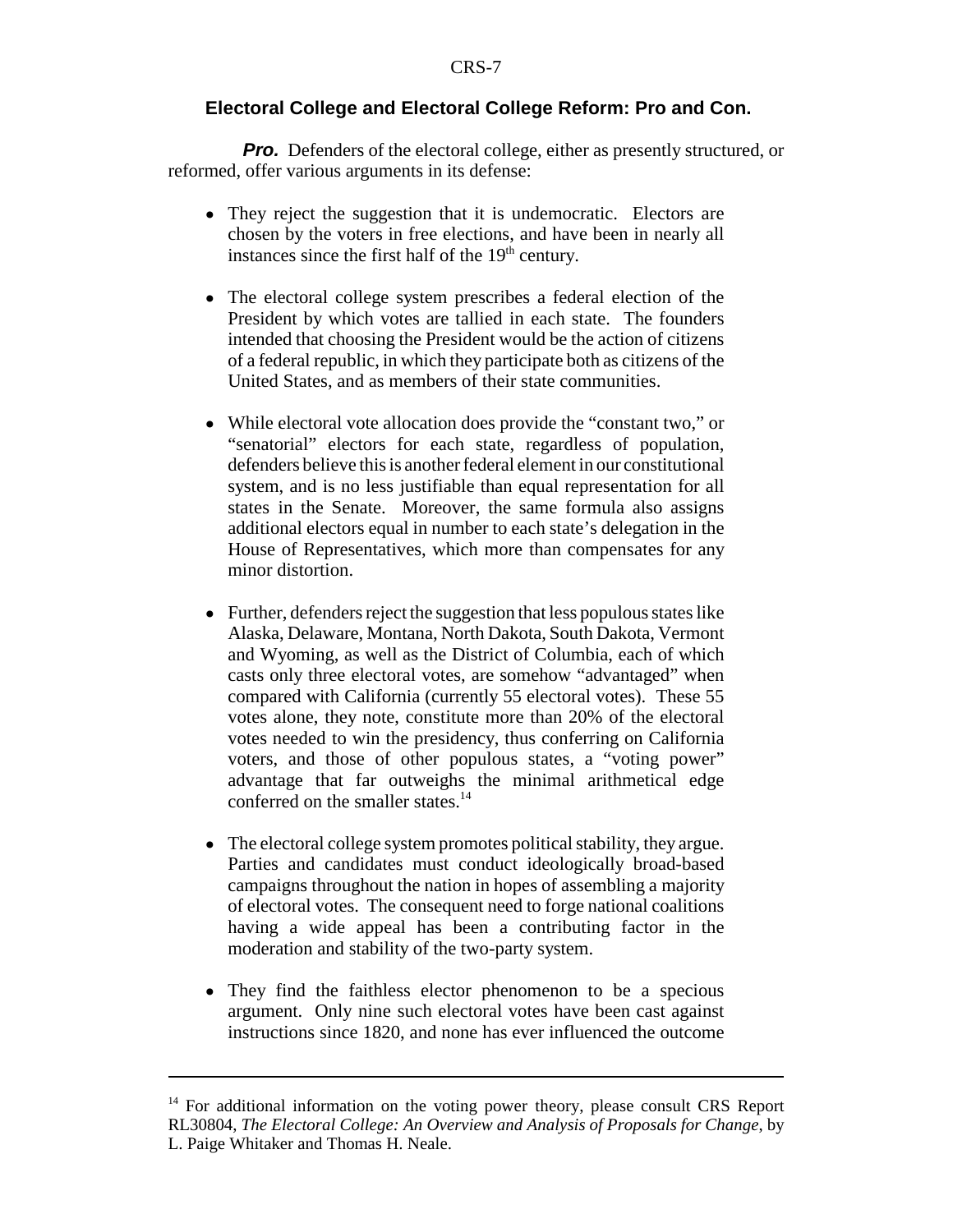of an election. Moreover, nearly all electoral college reform plans would remove even this slim possibility for mischief by eliminating the office of elector.

**Con.** Supporters of direct election, and critics of the electoral college counter that the existing system is cumbersome, potentially anti-democratic, and beyond saving. The following asserted failings are frequently cited.

- The electoral college, direct election supporters assert, is the antithesis of their simple and democratic proposal. It is, they contend, philosophically obsolete: indirect election of the President is an  $18<sup>th</sup>$  century anachronism that dates from a time when communications were poor, the literacy rate was much lower, and the nation had yet to develop the durable, sophisticated, and inclusive political system it now enjoys.
- Moreover, they find the  $12<sup>th</sup>$  Amendment provisions that govern cases in which no candidate attains an electoral college majority (contingent election) to be even less democratic than the primary provisions of Article II, section 1.<sup>15</sup>
- ! By providing a fixed number of electoral votes per state that is adjusted only after each census, they maintain, the electoral college does not accurately reflect state population changes in intervening elections.
- They assert that the two "constant" or "senatorial" electors assigned to each state regardless of population give some of the nation's least populous jurisdictions a disproportionate advantage over more populous states, from this viewpoint.
- The office of presidential elector itself, they note, and the resultant "faithless elector" phenomenon,<sup>16</sup> provide opportunities for political mischief and deliberate distortion of the voters' choice.
- They argue that by awarding all electoral votes in each state to the candidates who win the most popular votes in that state, the winnertake-all system effectively disenfranchises everyone who voted for other candidates. Moreover, this same arrangement is the

<sup>&</sup>lt;sup>15</sup> For more detailed information on the contingent election process, please consult CRS Report RL32695, *Election of the President and Vice President by Congress: Contingent Election*, by Thomas H. Neale.

<sup>&</sup>lt;sup>16</sup> Faithless electors are those who cast their votes for candidates other than those to whom they are pledged. Notwithstanding political party rules and state laws, most constitutional scholars believe that electors remain free agents, guided, but not bound, to vote for the candidates they were elected to support. For further information, please consult CRS Report RL30804, *The Electoral College: An Overview and Proposals for Change*, by L. Paige Whitaker and Thomas H. Neale.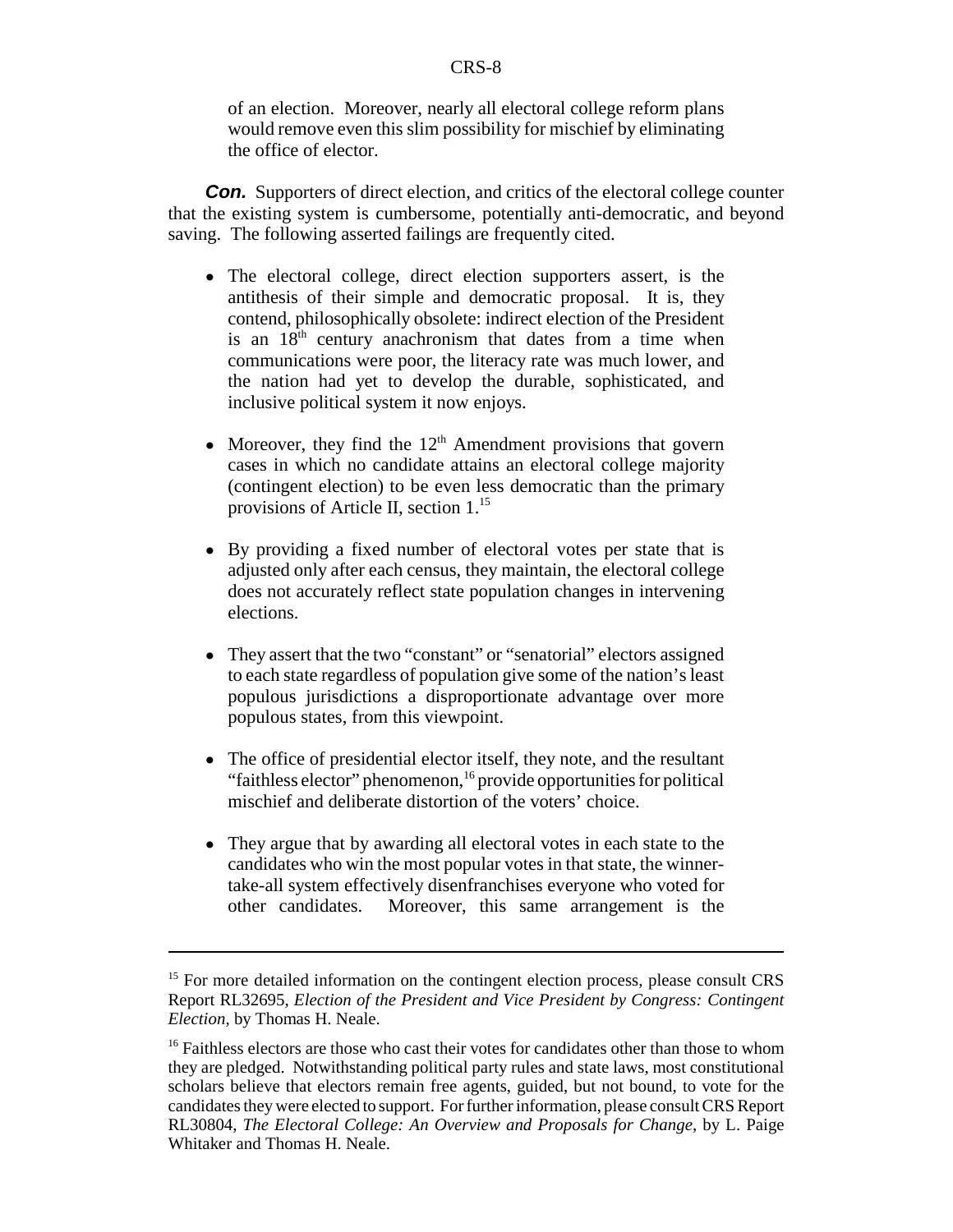centerpiece of one category of electoral college reform proposal, the automatic plan.

- ! Critics further note that, although all states currently provide for choice of electors by popular vote, state legislatures still retain the constitutional option of taking this decision out of the voters' hands, and selecting electors by some other, less democratic means.<sup>17</sup> This option was, in fact, discussed in Florida in 2000 during the postelection recounts, when some members of the legislature proposed to convene in special session and award the state's electoral votes, regardless of who won the popular contest in the state. The survival of this option demonstrates that even one of the more "democratic" features of the electoral college system is not guaranteed, and could be changed arbitrarily by politically motivated state legislators.
- Finally, the electoral college system has the potential to elect presidential and vice presidential candidates who obtain an electoral vote majority, but fewer popular votes than their opponents, as happened in 2000, 1888, and 1876. While a system that allows such a miscarriage of the popular will might have been acceptable in the  $19<sup>th</sup>$  century, opponents maintain that it has no place in the 21st.

# **Reform Proposals in the 109<sup>th</sup> Congress**

#### **H.J.Res. 8.**

H.J.Res. 8, the Every Vote Counts Amendment, was introduced on January 4, 2005, by Representative Gene Green, and was cosponsored by Representatives Brian Baird and William D. Delahunt. The amendment sought to provide for direct popular election of the President and Vice President and also empower Congress and the states to establish voter qualifications with respect to age and residence.

Sections 1, 3, 4, and 5 dealt with the election process. Section 1 specified election by "the people of the several States and the district constituting the seat of government." This provision recapitulated existing requirements of state residence (or residence in the District of Columbia), and implicitly excludes Puerto Rico and U.S. territories.<sup>18</sup> Section 3 set a plurality, rather than a majority requirement for

<sup>17</sup> U.S. Constitution, Article II, Section 1, clause 2: "Each State shall appoint *in such Manner as the Legislature thereof may direct* [emphasis added], a number of Electors equal to the whole Number of Senators and Representatives to which the State may be entitled in the Congress...."

 $18$  A number of election proposals in recent years have suggested that inhabitants of these jurisdictions should also have the right to vote for President and Vice President, based largely on the fact that they are U.S. citizens. See, for instance, H.J.Res. 109, 108th Congress (introduced by Rep. Jesse Jackson, Jr. and others), which provided for election by "the citizens of the United States, without regard to whether the citizens are residents of a state." For additional information on this proposal, please consult CRS Report RL32612, *The* (continued...)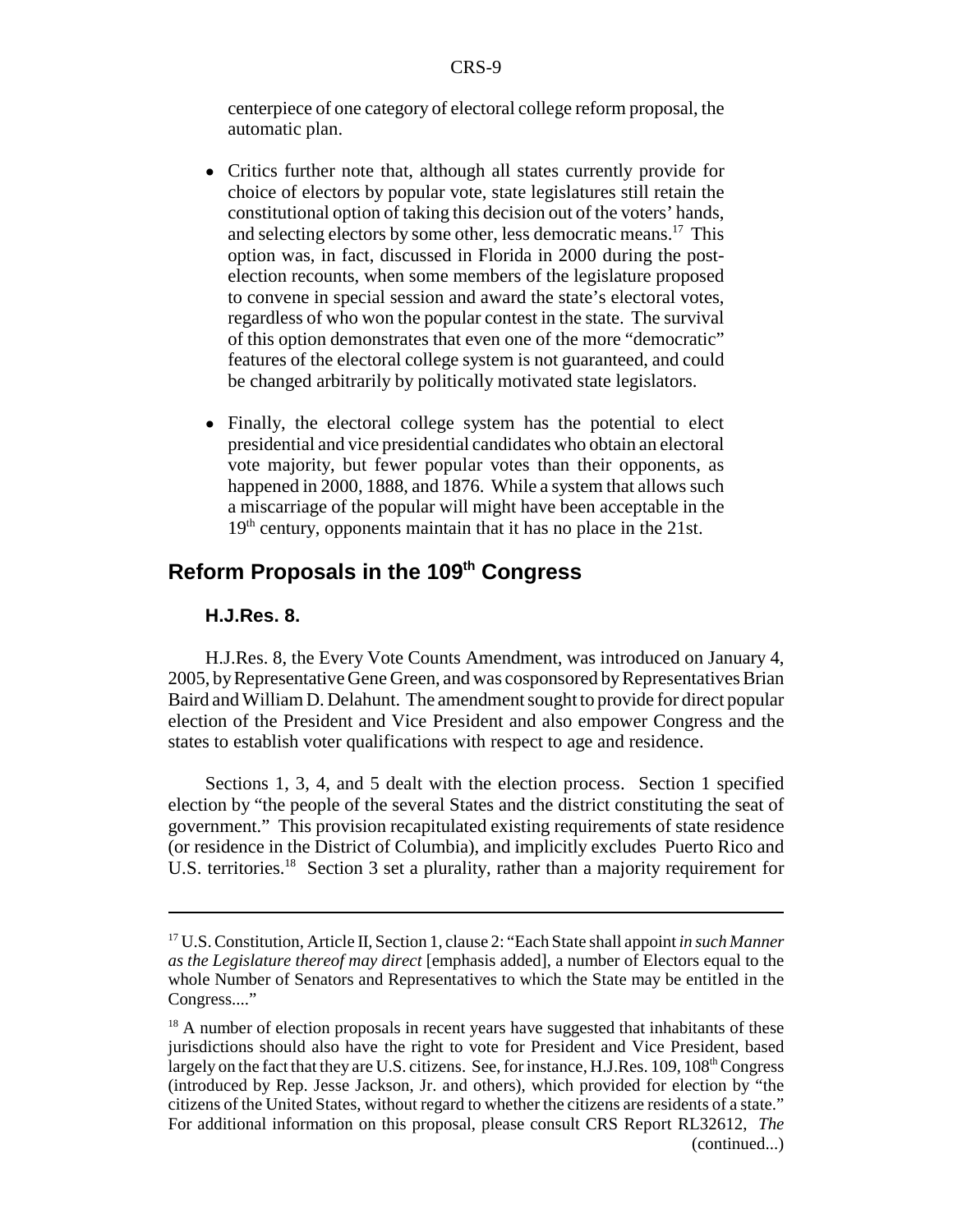election. Section 4 established in the Constitution the joint candidacies currently provided in state law.19 Section 5 empowered Congress to provide by law for: (1) the death of candidates prior to election day; and (2) any tie vote in a presidential election. This language appeared to give Congress broad authority in these situations, extending to such options as rescheduling elections in case of candidate vacancies that occurred close to election day, or providing for a second round election, or election by Congress, in the event of a tie. It is less clear whether the amendment would have made an implicit grant of authority to Congress to intervene in the process of replacing party candidates under such circumstances, a process which the parties historically have addressed through internal procedures. If so, this would have constituted a considerable departure from current practice and political tradition by empowering Congress to intervene in the internal workings of the political parties.

Section 2 contained three elements relating to voter qualifications. First, it specified that voters for President and Vice President "shall have the qualifications requisite for electors of Senators and Representatives...." This sentence built on, and explicitly extends to the presidential electorate, existing constitutional voter qualifications stated in Article I, Section 2 (for the House), and the  $17<sup>th</sup>$  Amendment (for the Senate), and as further defined and guaranteed by the  $14<sup>th</sup>$ ,  $15<sup>th</sup>$ ,  $19<sup>th</sup>$ ,  $24<sup>th</sup>$ , and  $26<sup>th</sup>$  Amendments. Next, it empowered the states to set "less restrictive qualifications" with respect to residence...." In contemporary practice, most states have reduced voting residence requirements to an average of 30 days. Since the states already possess the power to reduce or eliminate these periods, this section may perhaps be regarded as providing encouragement, admonishment, or a constitutional imprimatur to efforts to adopt shorter residency requirements for voters, or to eliminate them altogether. Finally, Section 2 sought to empower Congress to "establish uniform residence and age requirements." Here again, this provision would have constitute a mandate for a potential expansion of congressional power. Voting residence requirements, as noted previously, have been traditionally a state responsibility, but the amendment would have vested in Congress authority to supersede state laws in this area, at least for presidential elections. Similarly, Congress would have been empowered by the amendment to establish a lower voting age for presidential elections.20

Section 6 of the proposed amendment set the time when it would come into force if ratified, that is, for the first presidential election that occurred one year or longer after the date of the amendment's ratification. For instance, if the amendment were successfully proposed by Congress, and ratified by the states in 2009, it would be effective with the presidential election of 2012.

 $18$  (...continued)

*Electoral College: Reform Proposals in the 108th Congress*, by Thomas H. Neale.

 $19$  See footnote 5.

<sup>&</sup>lt;sup>20</sup> Although H.J.Res. 8 did not specify a vehicle by which Congress could effect these changes, statute law seems to be the likely candidate. Since the amendment referred explicitly to presidential elections only, a further constitutional amendment would probably be required if these provisions had applied to other elections as well, such as those for state and local elected officials.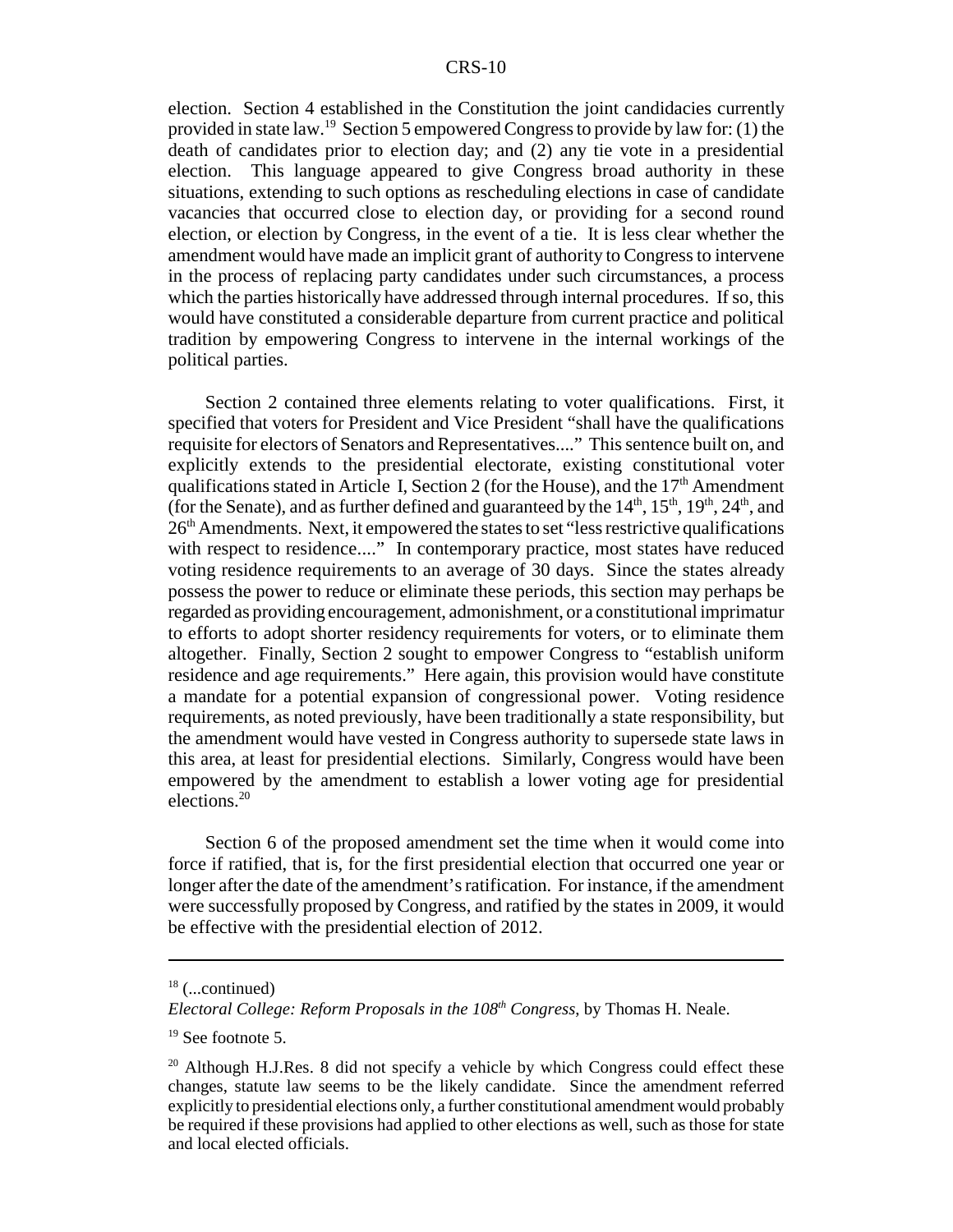H.J.Res. 8 was referred to the House Committee on the Judiciary on January 4, 2005, and to its Subcommittee on the Constitution on March 2. No further action was taken for the balance of the  $109<sup>th</sup>$  Congress.

#### **H.J.Res. 17.**

H.J.Res. 17 was introduced on February 9, 2005 by Representative Eliot Engel, and was cosponsored by Representatives Lane Evans, Barney Frank, Alcee Hastings, and Michael McNulty. The amendment would have provided for direct popular election of the President and Vice President, and also included various other election administration provisions.

Section 1 proposed to establish direct popular election of the President and Vice President by U.S. citizens. Its second sentence specified that U.S. citizens may vote in a state without regard to whether they reside in the state so long as they were registered in that state. The import of this sentence was not entirely clear; it did not prohibit state residence requirements for voting *registration*, but it appeared to supersede any residence requirement for the act of *voting* itself, at least in presidential elections.

The first part of Section 2 would have established procedures for: (1) state action on popular vote results; (2) transmission of returns to Washington; and (3) the joint session of Congress at which the state returns would be counted and the President and Vice President declared elected. This section would have superseded existing statutory provisions governing electoral votes contained in 3 U.S.C. 2-18. The second part of Section 2 would establish 40% of the popular vote as the minimum required to win the presidency. If no joint ticket of candidates for President and Vice President received at least this percentage, then the amendment required a second election, contested by the two sets of candidates who received the highest number of popular votes. This provision, which was intended to guarantee that any person elected President had the support of a substantial plurality, if not a majority, of the voters, was been included in many earlier reform proposals.

Section 3 would have required Congress to enact legislation that would: (1) establish presidential election day as a national holiday; and (2) set national standards for voting registration for the presidential elections. Both these provisions would have broken new ground for federal involvement in elements of election administration that have traditionally been the responsibility of state governments. Proposals to establish election day as a legal public holiday have been discussed for many years. Proponents argue that this would lead to higher voter participation rates, while opponents assert: (1) that it would have only limited effect, since the holiday would probably be observed primarily by public sector employees; (2) that there is no guarantee that time off would promote turnout; and (3) that the costs to federal, state, and local treasuries of a paid holiday would need to be weighed against any benefit obtained.<sup>21</sup> Proposals to establish national voter registration have also been

<sup>&</sup>lt;sup>21</sup> For further information, please consult CRS congressional distribution memorandum, *Making Election Day a Holiday or Moving Election Day to Saturday and Sunday: A Pro* (continued...)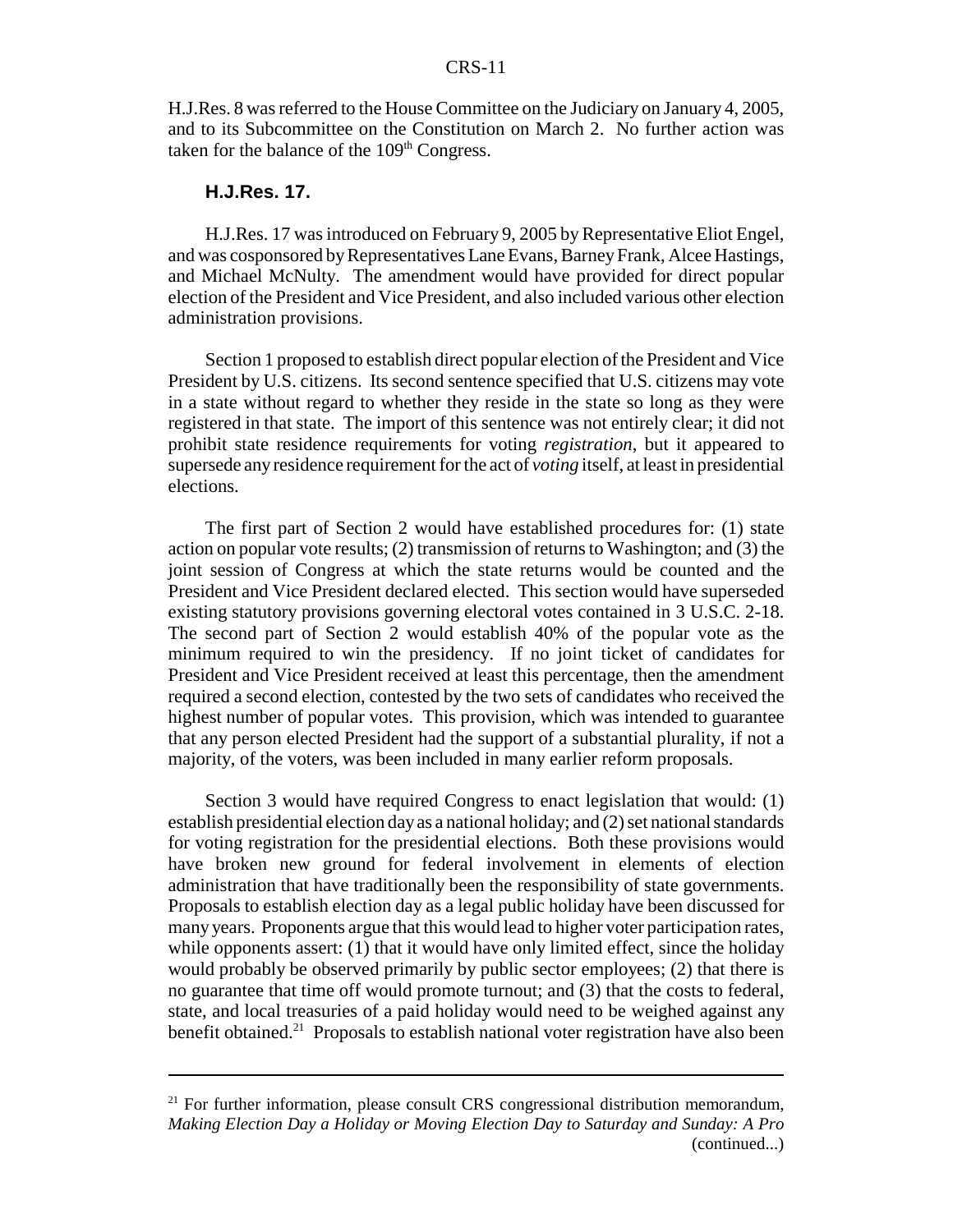considered in many Congresses over the years. Here again, this would arguably have constituted a potential for further involvement in functions once performed almost exclusively at the state level. On the other hand, the course of federal legislation over the past 20 years may argue that this could be part of an evolving trend. For instance, the Uniformed and Overseas Citizens Absentee Voting Act of 1986, the National Voter Registration Act of 1993, and the Help America Vote Act of 2002 all established national standards applicable to federal elections in the fields of voter registration and election administration.<sup>22</sup>

Section 4 would have established a timetable for the amendment, which would have become effective with the first presidential election held at least one year after the effective ratification date of the amendment.

Section 5, defined the term "state" as including "the several States, the District of Columbia, and any other Commonwealth, territory, or possession of the United States." This section would thus have expanded the presidential vote to include such U.S. territories as Guam and the U.S. Virgin Islands, as well as the Commonwealth of Puerto Rico. It also arguably intended that the proposed amendment extend presidential voting to American Samoa, which is also a U.S. territory, and to the Commonwealth of the Northern Mariana Islands, which is in political union with the United States. It should be noted, however, that the inhabitants of American Samoa are U.S. nationals, rather than citizens, and the inhabitants of the Commonwealth of the Northern Marianas can be either U.S. nationals or U.S. citizens.

H.J.Res. 17 was referred to the House Committee on the Judiciary on February 9, 2005. No further action was taken for the balance of the  $109<sup>th</sup>$  Congress..

#### **H.J.Res. 36.**

H.J.Res. 36 was introduced on March 2, 2005, by Representative Jesse L. Jackson, Jr., and was cosponsored by Representatives Lloyd Doggett, Barney Frank and Fortney Pete Stark. Section 1 of the proposed amendment sought to provide for direct popular election of the President and Vice President, by the "citizens of the United States," specifying a single vote for a joint candidacy for those offices. It further specified that the election shall be conducted "without regard to whether the citizens are residents of a state." The implications of this latter provision were arguably substantial. For instance, it could be interpreted to require that state and local election authorities accept the vote of any person who could prove citizenship

 $21$  (...continued)

*and Con Analysis*, by Kevin J. Coleman. Available to Members of Congress and congressional staff from the author.

<sup>22</sup> For further information, please consult CRS Report RS20764, *The Uniformed and Overseas Citizens Absentee Voting Act: Background and Issues*, by Kevin J. Coleman; CRS Report RL31105, *The National Voter Registration Act of 1993: History, Implementation, and Effects*, by Government and Finance Division: and CRS Report RL32685, *Election Reform: The Help America Vote Act and Issues for Congress*, by Eric A. Fischer and Kevin J. Coleman.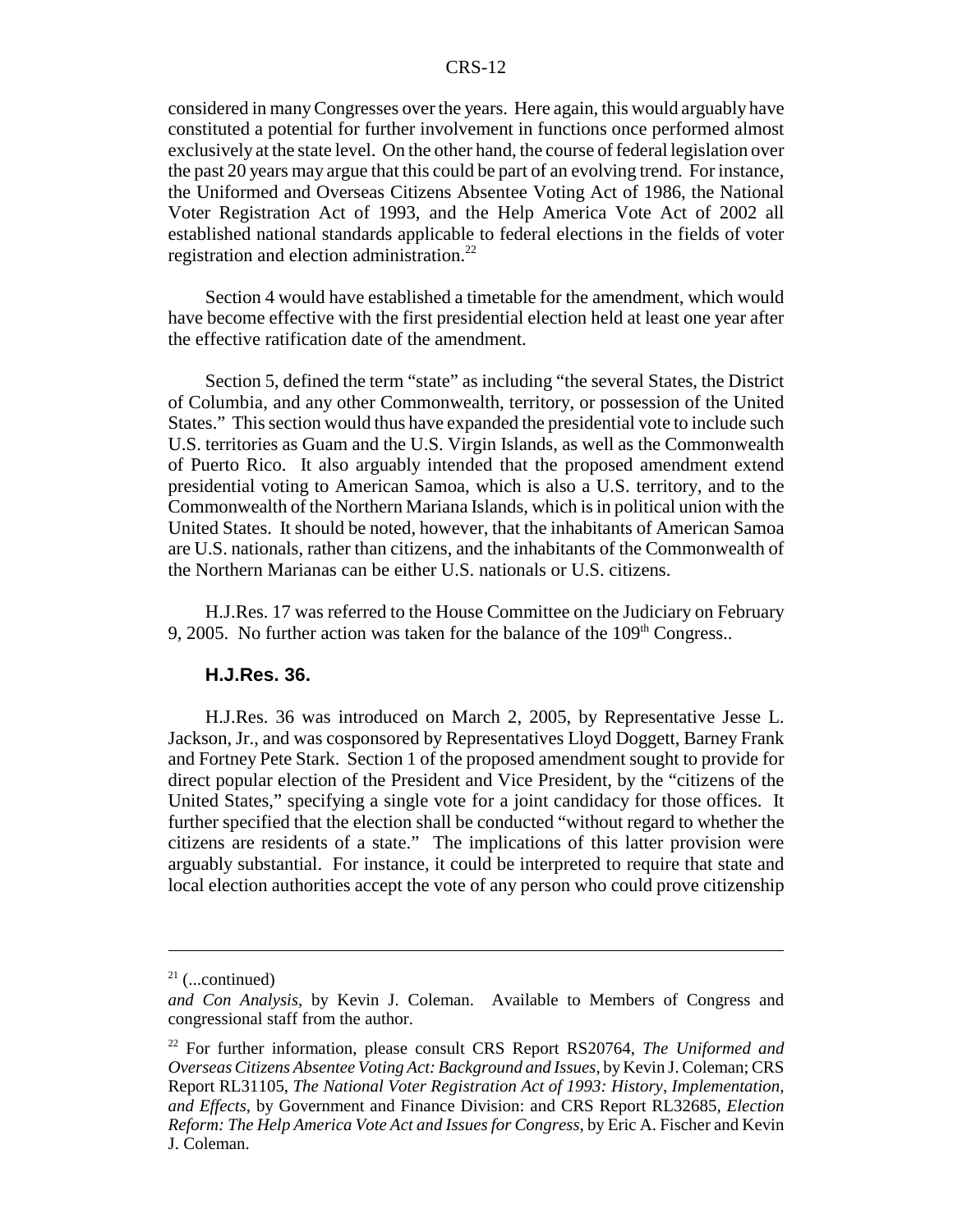status, without regard to existing residence or voter registration requirements, thus superseding these systems.

Section 2 specified that the candidates who jointly receive the greatest number of votes shall be elected, provided that number is a majority. In this provision the proposed amendment differs from many direct election proposals; these more commonly require a 40% plurality, or a simple plurality, to win (see H.J.Res. 17). While establishing this majority requirement, H.J.Res. 36 omits any procedures for cases in which a majority is not obtained. The lack of such procedures could present problems in presidential elections wherein no candidate wins a majority.<sup>23</sup> On the other hand, Section 3 could arguably provide for such situations, and various others, as it would empower Congress to "enforce and implement this article by appropriate legislation." This relatively broad legislative mandate could arguably be interpreted to include such non-majority elections, and other eventualities.

Section 4 would have established a timetable for the amendment, which would become effective with the first presidential election held at least one year after the effective ratification date of the amendment.

H.J.Res. 36 was referred to the House Judiciary Committee on March 2, 2005. No further action was taken during the balance of the  $109<sup>th</sup> Congress.$ 

#### **H.J.Res. 50.**

H.J.Res. 50 was introduced on May 12, 2005 by Representative Zoe Lofgren; Representatives Jim McDermott, Fortney Pete Stark, Jose E. Serrano and Lynn C. Wolsey joined as co-sponsors on the same day.

Section 1 of the resolution would have provided for election of the President by the people of the several states and the District of Columbia.

Section 2 would have established voter qualifications similar to those set by the Constitution for the House of Representatives, i.e., those who are eligible to vote for "the most populous branch of the legislature of the State...." The section also went further, however, by empowering Congress to establish uniform age qualifications to vote. This language would give Congress authority to change the voting age for the presidency by law.

Section 3 sought to incorporate the longstanding practice of joint presidential candidacies for into the Constitution, thus eliminating the potential for a President and Vice President of different parties or political groups. It also would have eliminated one of the more archaic features of the electoral college system by removing the prohibition against voting for only one candidate who might be from the same state as the elector. This provision was originally included in the

 $23$  For instance, in four of the 12 elections held between 1960 and 2004, Presidents were elected with a plurality, but not a majority, of the popular vote (1960, 1968, 1992, and 1996). *America Votes 23: A handbook of contemporary American election Statistics* (Washington: CQ Press, 2001), pp. 9, 13, 17.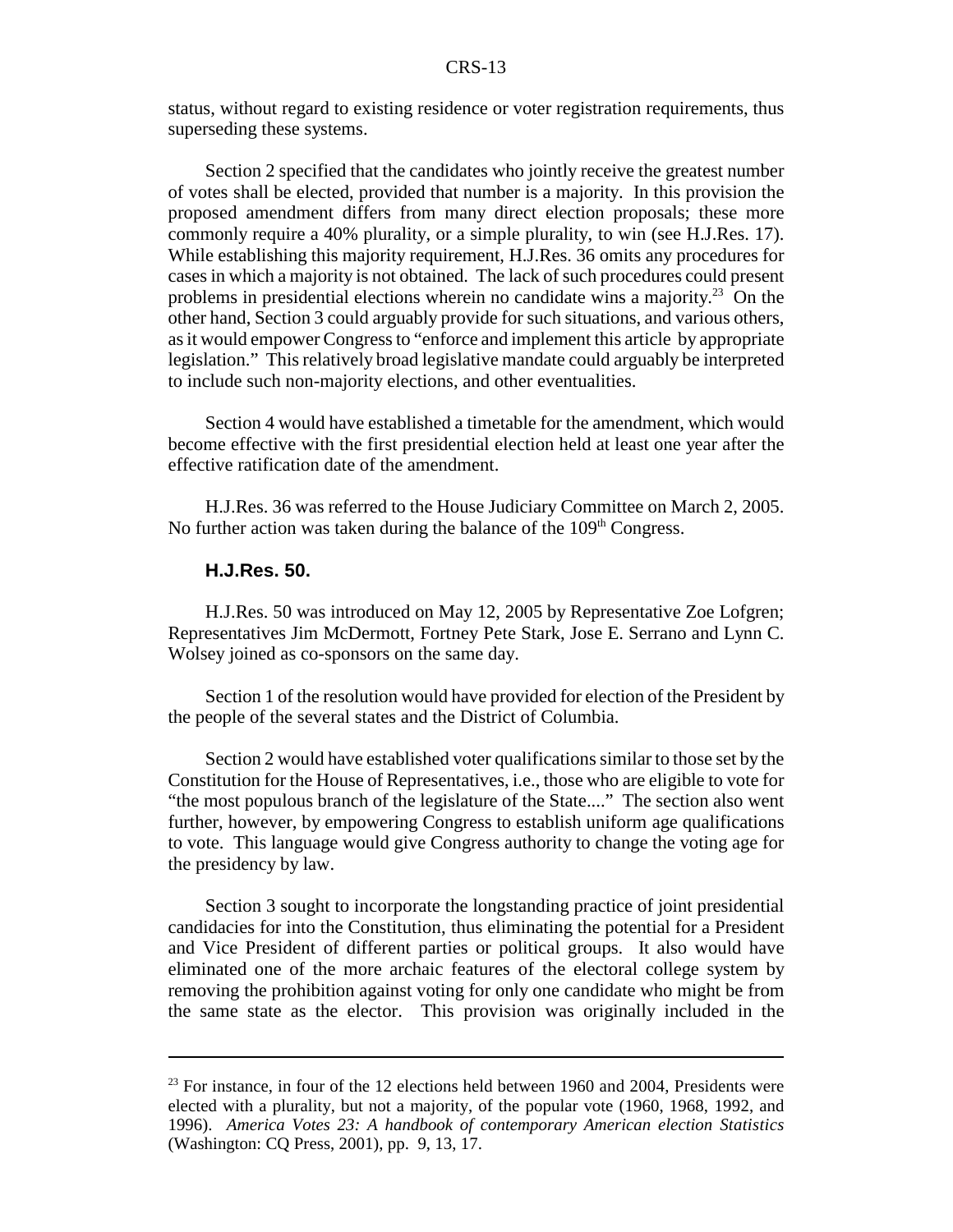Constitution<sup>24</sup> to discourage presidential electors from voting for candidates only from their own states. The founders' intent here was to encourage, or rather require, electors to broaden their horizons to consider candidates from other parts of the nation, and is best understood in the context of the time. When the Constitution was written, there was little national political consciousness or community, and beyond George Washington, the "indispensable man," there were few, if any, nationally known political figures. The original language, as supplanted by that of the  $12<sup>th</sup>$ Amendment, has generally been regarded as obsolete for many years, and this provision of Section 3, although it applies to voters, rather than presidential electors under the electoral college system, could be described as a minor perfecting change.

Section 4 would have established a simple plurality of popular votes as sufficient to elect. It makes no provision for vote threshold, or for a runoff election, although Section 6 would empower Congress to provide by law for procedures in the event of a tie vote.

Using language identical to that found in Article 1, Section 4, clause 1 of the Constitution concerning congressional elections, Section 5 of the proposed amendment sought to empower Congress to provide for the "times, places, and manner of holding such [presidential] elections...." This would supersede the existing language of Article I, Section 1, clause 5, which empowers Congress to "determine the Time of chusing the Electors, and the Day on which they shall give their Votes; which Day shall be the same throughout the United States.<sup> $25$ </sup> Arguably, the most important element of the proposed language was contained in the word "manner," which could be interpreted to include an exceptionally wide range of activities.

It could be argued that the changes proposed in Section 5 would have provided a necessary symmetry, giving Congress identical authority over both congressional and presidential elections, and again, that a broad national authority is required to administer a national election, insuring uniformity and equality of election rules and regulations in order to guarantee the fairest and most accurate expression of the public will. Opposition would have likely centered, again, on charges this provision would lead to the usurpation of traditional state and local functions; that, contrary to the above assertion, a "one size fits all" approach is not appropriate for a federal republic that embraces 50 different states and a federal district; and that a further potential outcome would be the imposition of costly "unfunded" mandates on the states and local governments.

 $24$  "The Electors shall  $\ldots$  vote by ballot for President and Vice President, one of whom, at least, shall not be an inhabitant of the same state with themselves: ..." U.S. Constitution,  $12<sup>th</sup>$  Amendment. The language here is identical to that found in the original at Article II, section 1, clause 3 of the Constitution.

<sup>&</sup>lt;sup>25</sup> The question of congressional authority over federal elections is discussed at greater length in CRS Report for Congress RL30747, *Congressional Authority to Standardize National Election Procedures*, by Kenneth R. Thomas. Interestingly, this report notes, in pages 3-6, recent court decisions concerning the Help America Vote Act (HAVA, P.L. 107- 252) that suggest Congress already possesses this power.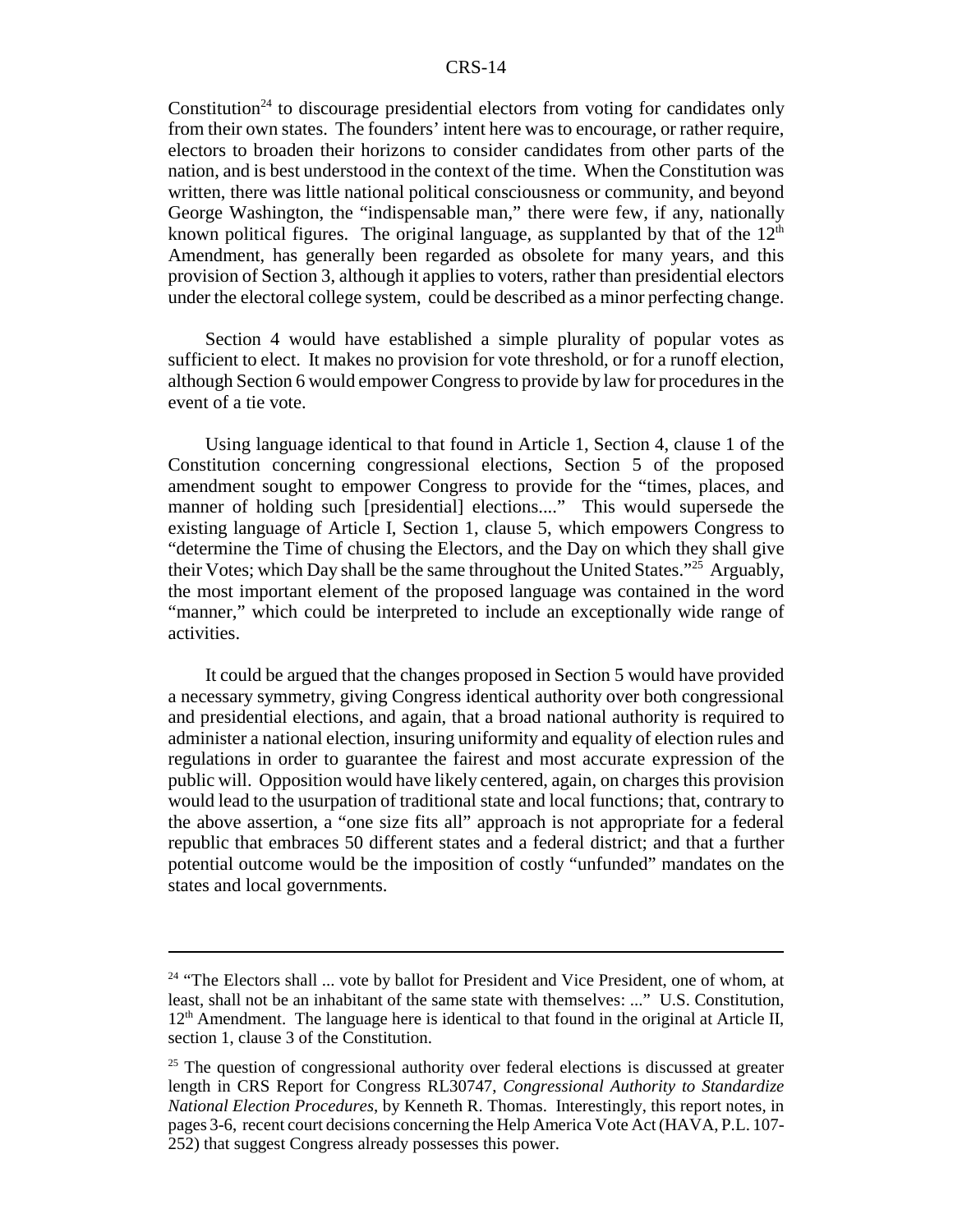In addition, Section 5 would also have provided Congress the additional authority to determine "entitlement to inclusion on the [presidential general election] ballot." This provision could arguably have resulted in a further expansion of federal authority into an area traditionally left to the states. The states, through their legislatures, have controlled ballot access on all levels since the earliest years of organized political parties, and they have been criticized for almost as long on the grounds that the legislatures enact laws that favor established parties at the expense of new or minor parties and independent candidates. Although ballot access requirements for such candidates have eased in recent decades, $26$  existing arrangements were criticized by proponents of the Perot candidacy in 1992, and by supporters of Ralph Nader's two recent presidential bids, in 2000 and 2004.

Supporters of this proposal and others like it could argue that, here again, a federal standard is required to insure that existing minor parties, new parties, and independent candidates for the presidency are fairly represented on the ballot for our only national election. A broader range of choices, they might suggest, would stimulate public interest in and debate on policy alternatives, leading to a more engaged national electorate, and increased voter turnout. Conversely, opponents could raise arguments against congressional interference in what has traditionally been a state and local responsibility. A single standard for ballot access, they might argue, would be awkward and perhaps unworkable in a nation with such diverse local political traditions and cultures. It would enhance national power at the expense of the federal principle, and, as noted earlier, would lead to the imposition of "unfunded" mandates on the states and local governments. Finally, they might suggest that Congress, like the state legislatures, is also dominated by the two major parties, and it, too might be influenced to use power over ballot access to discriminate against — or in favor of — different groups for political purposes.

Another interesting point in connection with Section 5 of H.J.Res. 50 was the particular language similar to that of H.J.Res. 8 granting Congress authority over "the times, places and manner of holding such elections and entitlement to inclusion on the ballot". It stated that all these objects "shall *be determined* by Congress [emphasis added]", rather than the more common formulation "Congress shall *provide by law* [emphasis added]...." The appropriate vehicle would seem to be public law, but the question could be raised as to the intent and implications of this wording: was the difference inadvertent or intentional? If so, could it be interpreted to provide some vehicle *other* than public law by which Congress could exercise these powers?

Section 6 would have given Congress the power to provide by law for instances in which any candidate died or was disqualified before the election, or if there were a tie in the popular vote. The former provision, if exercised, could have affected existing party procedures for filling vacancies on the ballot prior to the election.<sup>27</sup>

<sup>&</sup>lt;sup>26</sup> The 1980 independent candidacy of Rep. John B. Anderson, in particular, resulted in a range of court decisions striking down some of the more stringent state requirements.

 $27$  For additional information on these procedures, consult CRS Report RL32969, *Presidential Succession: An Overview with Analysis of Legislation Proposed in the 109<sup>th</sup>* (continued...)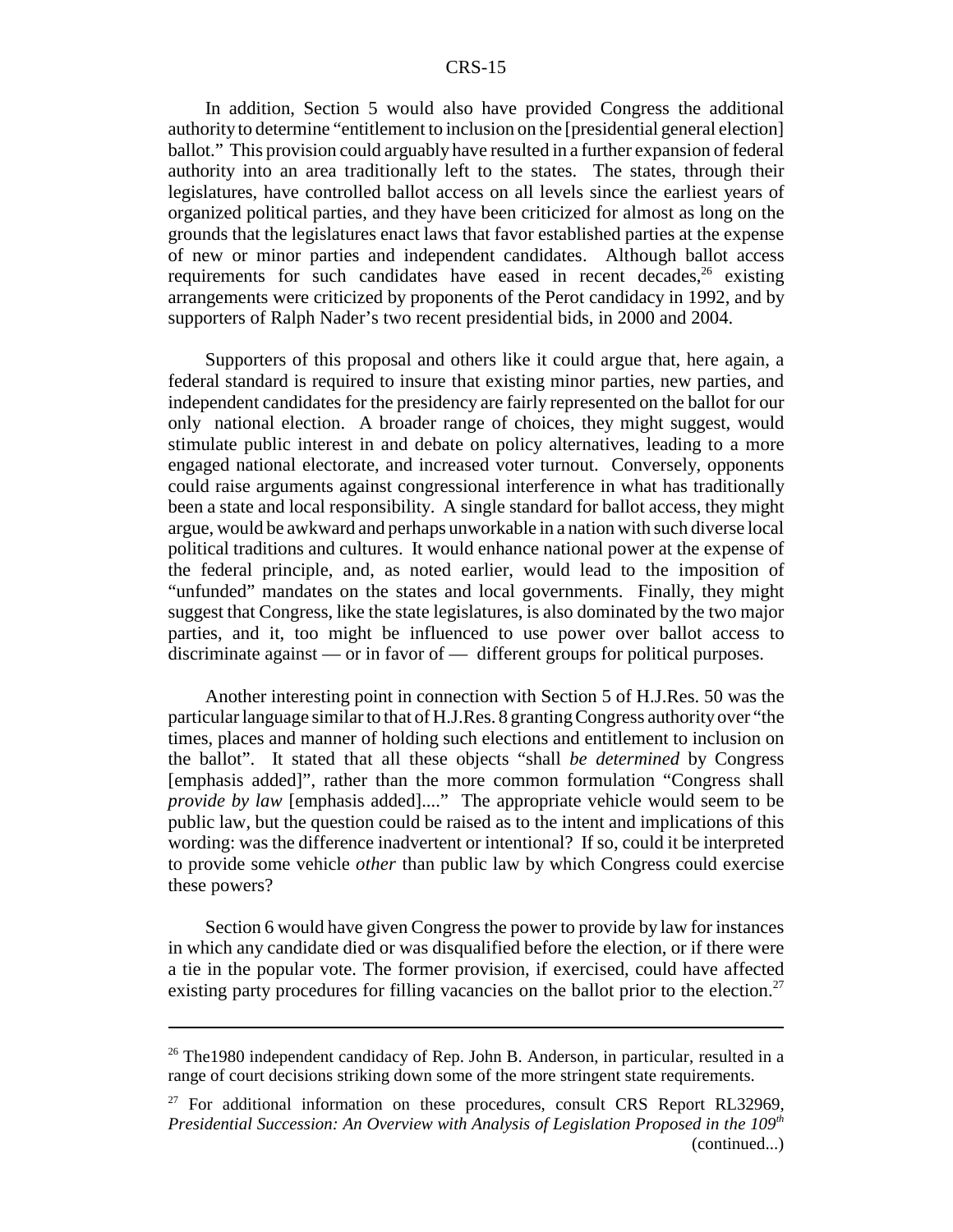Here again, the language appeared to give Congress broad authority in these situations, extending to such options as rescheduling elections in case of candidate vacancies that occurred close to election day, or providing for a second round election, or election by Congress, in the event of a tie. As noted above, it is less clear whether the amendment would have made an implicit grant of authority to Congress to intervene in the process of replacing *party nominees* under such circumstances, a process which the parties historically have addressed through internal procedures. If so, this would have constituted a considerable departure from current practice and political tradition by empowering Congress to intervene in the internal workings of the political parties.

Section 7 was technical, prescribing that the amendment would be effective "one year after the first day of January following ratification."

H.J.Res. 50 was referred to the House Committee on the Judiciary on May 12, 2005. No further action was taken during the balance of the  $109<sup>th</sup>$  Congress.

#### **S.J.Res 11.**

S.J.Res. 11 was introduced by Senator Dianne Feinstein on March 16, 2005, and has been cosponsored by Senator Barbara Boxer. Section 1 of this proposal sought to establish direct popular election of the President and Vice President, eliminating the electoral college system.

Section 2 would have established the same voting qualifications for President as for Representative in Congress, in effect citizens 18 years of age or older. The section continued with language almost identical to that of H.J.Res. 8, allowing the states to set "less restrictive" residence qualifications, and also empowering Congress to establish uniform residence and age qualifications for voters in presidential elections. Here again, this language would have offered the potential for a considerable expansion in federal authority over aspects of election previously exercised by the states. As noted previously in this report, most states have reduced voting residence requirements to an average of 30 days. Since the states already possess the power to reduce or eliminate these periods, this section may perhaps be regarded as providing encouragement, admonishment, or a constitutional imprimatur to efforts to adopt shorter residency requirements for voters, or to eliminate them altogether.

Finally, Section 2 also empowered Congress to "establish uniform residence and age requirements." This provision would have constituted a mandate for a potential broad expansion of congressional power. Voting residence requirements, as noted previously, have been traditionally a state responsibility, but the amendment would have vested in Congress authority to supersede state laws in this area, at least for presidential elections. Similarly, Congress would have been empowered by the amendment to establish a lower voting age for presidential elections. Section 2's last

 $27$  (...continued)

*Congress*, by Thomas H. Neale. See especially under "Succession During Presidential Campaigns and Transitions."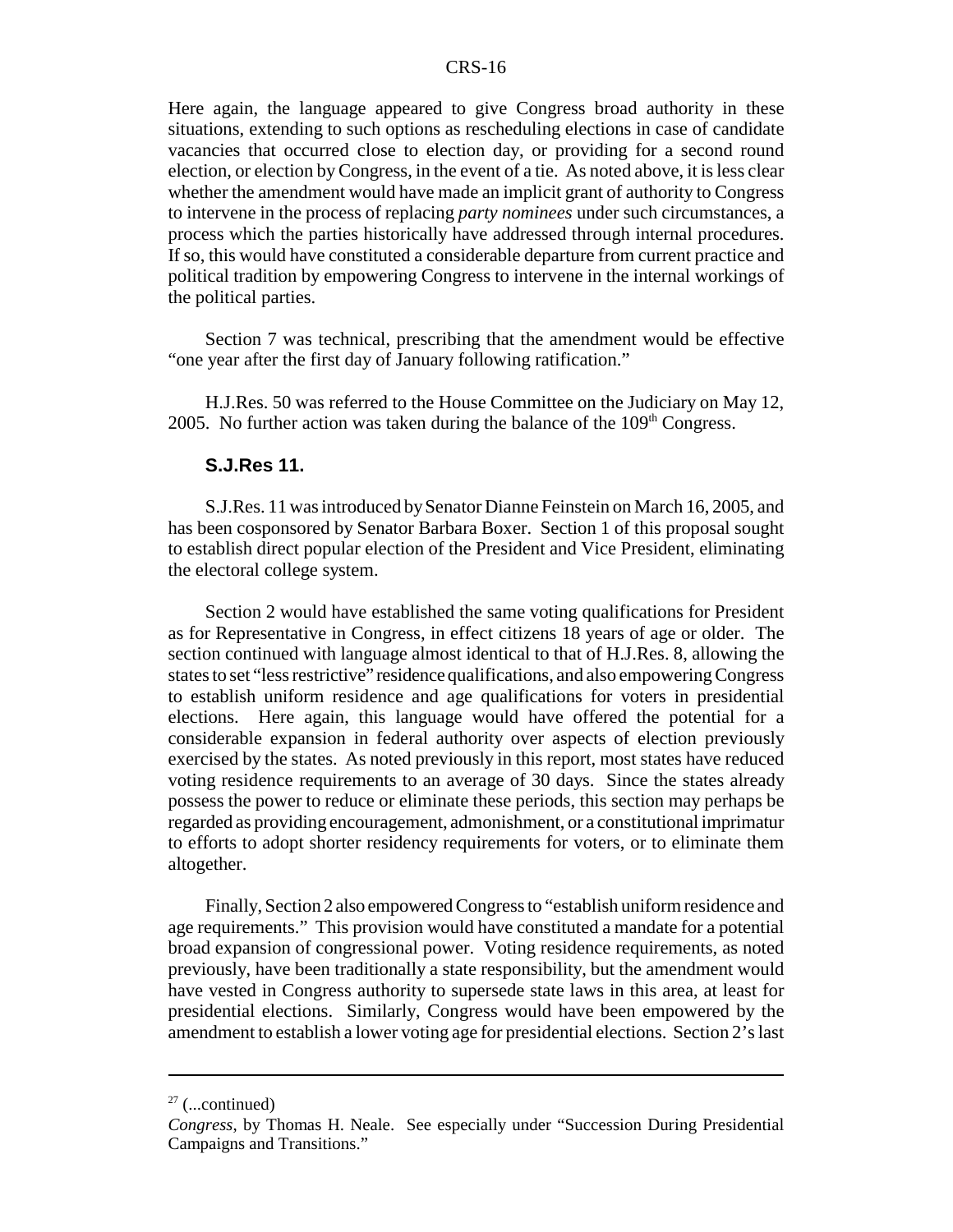sentence sought to empower Congress to establish qualifications for voters in the "district constituting the seat of government of the United States," that is, the District of Columbia. This provision would not have added to Congress's powers, since Article I section 8 of the Constitution already establishes congressional authority "To exercise exclusive Legislation in all Cases whatsoever" over the seat of government.

Section 3, in its first sentence, would have confirmed and enhanced congressional authority over scheduling for presidential elections, giving it the power to determine the "time, place, and manner" of holding such elections, language similar to that governing elections for Representatives and Senators. Also, existing language in Article 2, section 1, clause 4 of the Constitution currently states, "The Congress may determine the Time of chusing the Electors and the Day on which they shall give their Votes; which Day shall be the same throughout the United States."

This section of the proposed amendment would also have empowered Congress to regulate the process of counting votes and declaring the results in law. Of these two functions, the former has traditionally been performed in the states and localities according to state requirements. The grant of authority in this case would have enabled Congress to establish by law uniform requirements for vote tabulation, and, by extension, for challenges, recounts, and other related activities.

Two points are suggested here. First, as noted elsewhere in this report, legislation establishing broader federal control over the election administration process might be criticized both as an unfunded federal mandate, as well as an intrusion into responsibilities traditionally performed at the state and local level. A second point is that the amendment, if ratified, would cover only elections for President and Vice President, leaving the potential for a cumbersome two-tiered structure of election laws and practices, one for presidential elections, and another for congressional, state, and local contests. In response, it could be argued that presidential elections are the ultimate expression of the voters' will in the United States, and that they are properly regulated at the federal level. Moreover, such arguments could continue, the recurrence of election irregularities or allegations of irregularities in 2004 make a compelling case for a simple, nationwide process to govern this most important exercise in democratic self rule. With respect to a twotiered system of election administration, such a cumbersome and costly structure would almost certainly be avoided by states, which would likely conform their practices to those enacted by Congress.

Finally, it could be noted that this and other arguably controversial grants of potential authority over election administration to Congress could only be accomplished "by law," a requirement that brings into play all the time-honored elements of the nation's system of legislative checks and balances.

Section 4 would have established within the Constitution the longstanding practice of joint candidacies for President and Vice President. As noted elsewhere in this report, this would prevent the anomaly of a President and Vice President of different parties. In the interests of uniformity, the section also required that the same two candidates would appear as a team on the ballot in every state.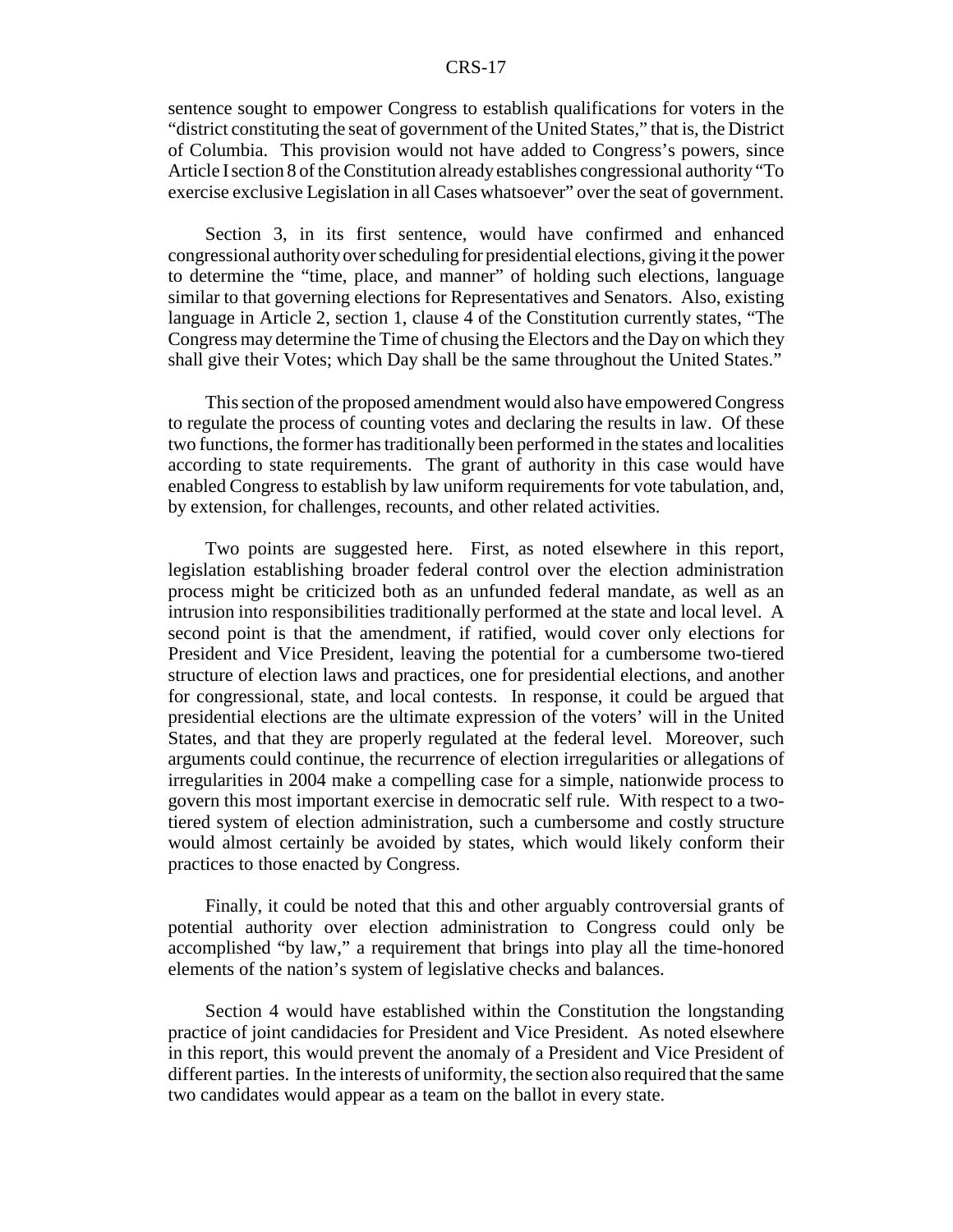Section 5 of the proposed amendment also followed the example set in H.J.Res. 8. It would have empowered Congress to provide, again by law, for the death of any candidate, or for a tie vote in the election. Here again, as noted earlier in this report, this language arguably appeared to give Congress broad authority in these situations, extending to such options as rescheduling elections in case of candidate vacancies that occurred close to election day, or providing for a second round election, or election by Congress, in the event of a tie. It is less clear whether the amendment would have made an implicit grant of authority to Congress to intervene in the process of replacing party candidates under such circumstances, a process the parties historically have addressed through internal procedures. If so, this would have constituted a considerable departure from current practice and political tradition by empowering Congress to intervene in the internal workings of the political parties.

Section 6 included standard language providing that the amendment would come into force one year after "the twenty-first day of January following ratification."

S.J.Res. 11 was read twice in the Senate on March 16, 2005, and immediately referred to the Senate Committee on the Judiciary. No further action was taken during the balance of the  $109<sup>th</sup>$  Congress.

#### **Concluding Observations**

#### **Trends in Electoral College Reform Proposals.**

Although the volume of electoral college reform proposals introduced has remained generally steady over the past several Congresses, two trends are noticeable to the long term observer. First, the volume of proposed amendments that would *reform* the electoral college, as opposed to those that would *eliminate* the electoral college and substitute direct popular election, has declined almost to zero. Second, the scope of proposed direct popular election amendments is arguably evolving in the direction of greater complexity and detail.

It is unclear whether the first development reflects a decline in support for the electoral college (either as it exists or reformed), a lack of organized interest in these reform proposals, or simply the absence of a sense of urgency on the part of Members who might be inclined to support or defend the current system in some form. It is arguable, indeed likely, that, if a direct election amendment gained broad congressional support and began to move through Congress toward proposal to the states, Members who support the current system in some form would coalesce in ad hoc groups to defend the electoral college. Alternatively, they might be spurred by the prospect of action to propose reform measures. This was the case the last time a direct election amendment came to the floor (in the Senate), during the  $95<sup>th</sup>$ Congress (1979-1980).<sup>28</sup>

<sup>&</sup>lt;sup>28</sup> For an account of action in both the  $94<sup>th</sup>$  and  $95<sup>th</sup>$  Congresses, consult Neal R. Peirce and Lawrence P. Longley, The People's President: *The Electoral College in American History and the Direct Vote Alternative*, rev. ed. (New Haven, CT: Yale University Press, 1981), pp. 198-206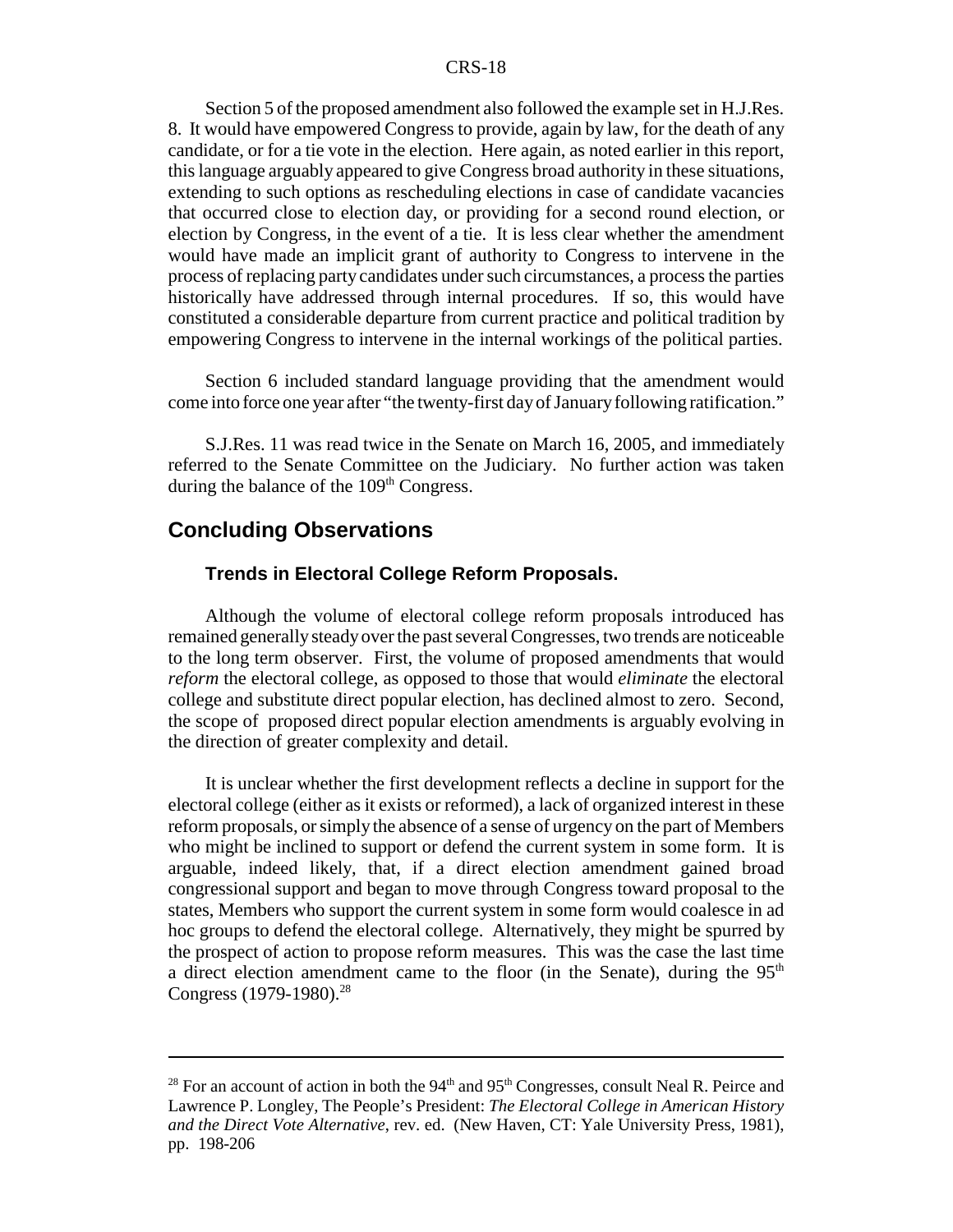Another apparent trend is that more recent reform proposals go beyond the concept of simply substituting direct election for the electoral college. In the past two to three Congresses, these amendments have been more likely to include provisions that would enhance and extend the power of the federal government to regulate in such areas as residence standards, definition of citizenship, national voter registration, inclusion of U.S. territories and associated areas in the presidential election process, establishment of an election day holiday, ballot access standards for parties and candidates, etc.<sup>29</sup> This trend almost certainly reflects frustration on the part of many voters and their elected representatives over the uncertainties and inconsistencies in local election administration procedures that were revealed in the 2000 and 2004 presidential elections. If the amendments in which such proposals have been incorporated were proposed and ratified, they could be used to set broad national election standards (provided such legislation were enacted) which would supersede many current state practices and requirements.

This eventuality raises two possible issues. The first is the question of whether such federal involvement in traditionally state and local practices would impose additional costs on state and local governments, and thus be regarded as an "unfunded mandate." One response by the state and local governments might be to call for federal funding to meet the increased expenses imposed on them by federal requirements. Precedent for this exists in the grant program incorporated in HAVA. A second issue is related, and centers on perceptions as to whether such an amendment would be regarded as federal intrusion into state and local responsibilities. For instance, a more far-reaching scenario might include the gradual assumption of the entire election administration structure by the federal government. In this hypothetical case, questions could be raised as to:  $(1)$  the costs involved;  $(2)$ whether a national election administration system could efficiently manage all the varying nuances of state and local conditions; and (3) under these circumstances, what would be the long term implications for federalism? Conversely, it could be argued that a national election administration structure is appropriate for national elections, and that state or local concerns are counterbalanced by the urgent requirement that every citizen be enabled and encouraged to vote, and that every vote should be accurately counted.

#### **Prospects for Change in the Contemporary Context.**

Some observers assumed that action of the electoral college in 2000, in which George W. Bush was elected with a slight majority of electoral votes, but fewer popular votes than Al Gore, Jr., would lead to serious consideration of proposals to reform or eliminate the electoral college. Notwithstanding these circumstances, however, none of the proposals introduced in either the  $107<sup>th</sup>$  through  $109<sup>th</sup>$ Congresses received more than routine committee referral.<sup>30</sup> In the  $107<sup>th</sup>$  Congress, attention focused on proposals for election administration reform, resulting in

<sup>&</sup>lt;sup>29</sup> See, for instance, H.J.Res. 17and S.J.Res. 11, above, and H.J.Res. 103 and H.J.Res. 109 in the 108<sup>th</sup> Congress.

 $30$  For further discussion of the hurdles faced by electoral college reform proposals, see CRS Report RL30844, *The Electoral College: Reform Proposals in the 107th Congress*, by Thomas H. Neale.